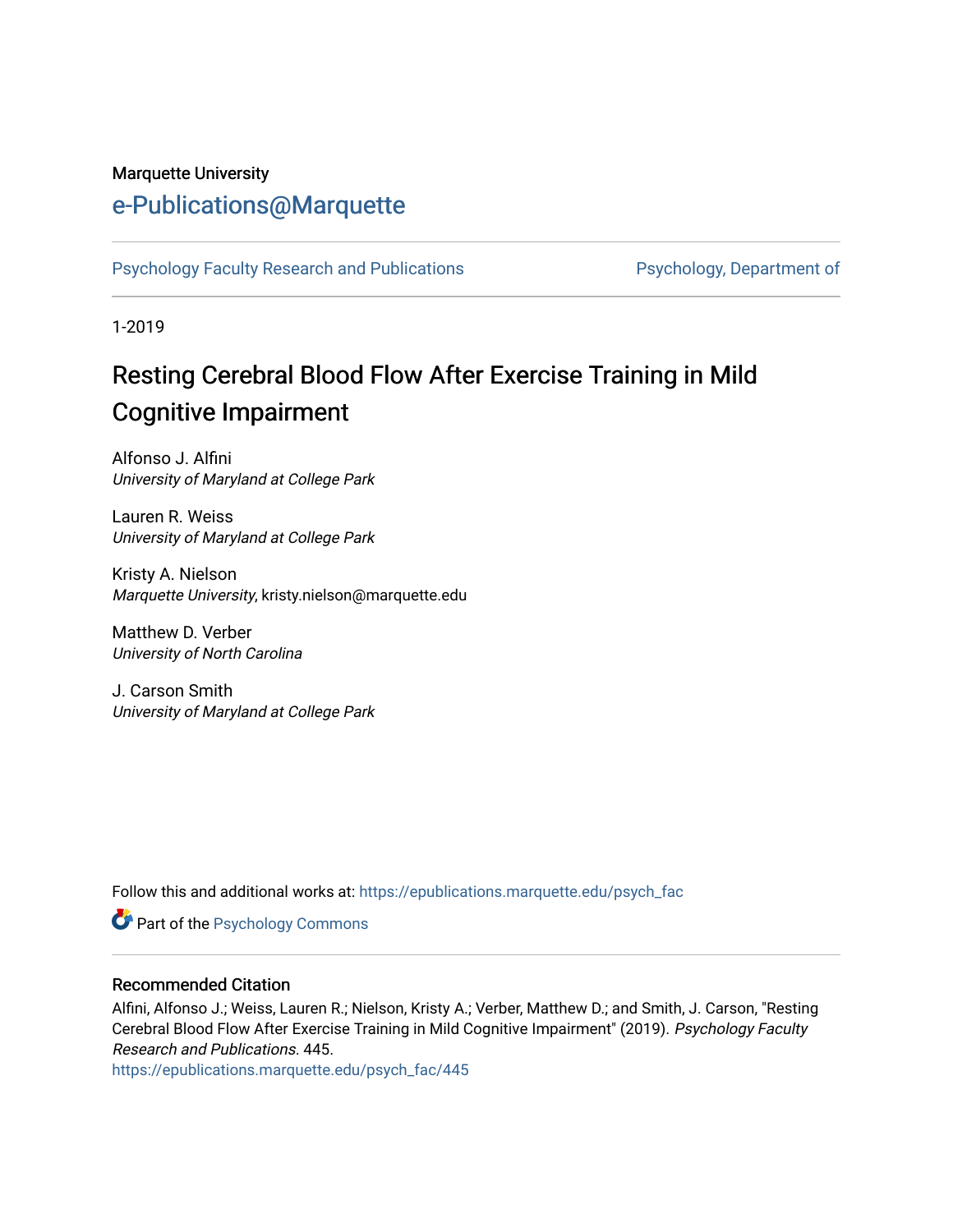**Marquette University**

# **e-Publications@Marquette**

# *Psychology Faculty Research and Publications/College of Arts and Sciences*

*This paper is NOT THE PUBLISHED VERSION;* **but the author's final, peer-reviewed manuscript.** The published version may be accessed by following the link in the citation below.

*Journal of Alzheimer's Disease*, Vol. 67, No. 2 (January 2019) : 671-684. [DOI.](https://content.iospress.com/articles/journal-of-alzheimers-disease/jad180728) This article is © IOS Press and permission has been granted for this version to appear in [e-Publications@Marquette.](http://epublications.marquette.edu/) IOS Press does not grant permission for this article to be further copied/distributed or hosted elsewhere without the express permission from IOS Press.

# Resting Cerebral Blood Flow After Exercise Training in Mild Cognitive Impairment

Alfonso J. Alfini Department of Mental Health, Johns Hopkins Bloomberg School of Public Health, Baltimore, MD Lauren R. Weiss Department of Kinesiology, University of Maryland, College Park, MD Program in Neuroscience and Cognitive Science, University of Maryland, College Park, MD Kristy A. Nielson Department of Psychology, Marquette University, Milwaukee, WI Department of Neuropsychology, Medical College of Wisconsin, Milwaukee, WI Matthew D. Verber Department of Chemistry, University of North Carolina, Chapel Hill, NC J. Carson Smith Department of Kinesiology, University of Maryland, College Park, MD Program in Neuroscience and Cognitive Science, University of Maryland, College Park, MD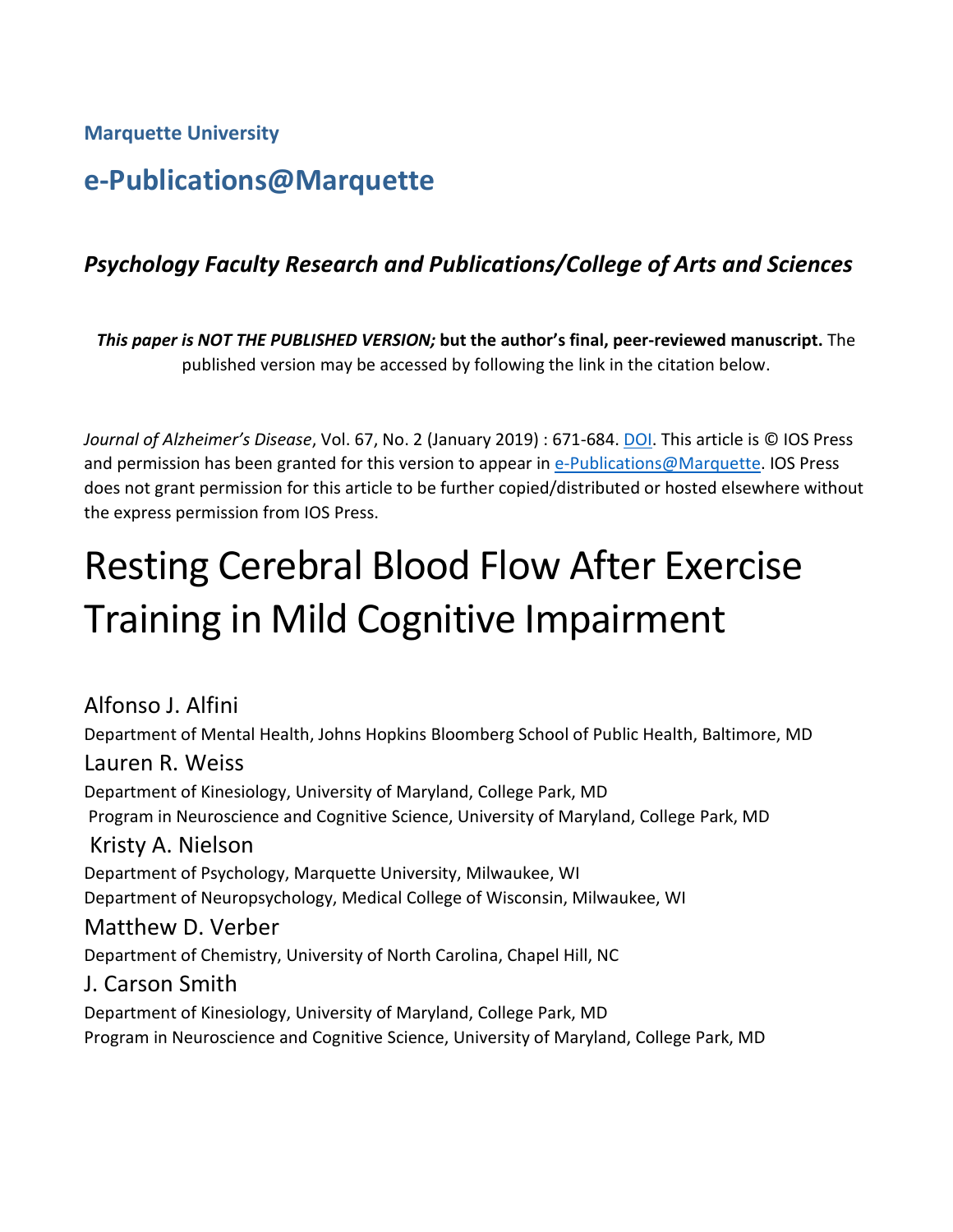# Abstract

# Background:

Exercise training has been associated with greater cerebral blood flow (CBF) in cognitively normal older adults (CN). Alterations in CBF, including compensatory perfusion in the prefrontal cortex, may facilitate changes to the brain's neural infrastructure.

# Objective:

To examine the effects of a 12-week aerobic exercise intervention on resting CBF and cognition in CN and those with mild cognitive impairment (MCI). We hypothesized individuals with MCI (vs. CN) would exhibit greater whole brain CBF at baseline and that exercise would mitigate these differences. We also expected CBF changes to parallel cognitive improvements.

# Methods:

Before and after a 12-week exercise intervention, 18 CN and 17 MCI participants (aged 61–88) underwent aerobic fitness testing, neuropsychological assessment, and an MRI scan. Perfusion-weighted images were collected using a GE 3T MR system. Repeated measures analyses of covariance were used to test within- and between-group differences over time, followed by post-hoc analyses to examine links between CBF changes and cognitive improvement.

## Results:

At baseline, individuals with MCI (vs. CN) exhibited significantly elevated perfusion in the left insula. Twelve weeks of aerobic exercise reversed this discrepancy. Additionally, exercise improved working memory (measured by the Rey Auditory Verbal Learning Test) and verbal fluency (measured by the Controlled Oral Word Association Test) and differentially altered CBF depending on cognitive status. Among those with MCI, decreased CBF in the left insula and anterior cingulate cortex was associated with improved verbal fluency.

# Conclusions:

Exercise training alters CBF and improves cognitive performance in older adults with and without cognitive impairment. Future studies must evaluate the mediating effects of CBF on the association between exercise training and cognition.

**Keywords:** MRI, Exercise, Aging, Cerebral Blood Flow, Mild Cognitive Impairment, Neuroimaging

# INTRODUCTION

Mild cognitive impairment (MCI), a condition involving subtle, yet noticeable, deficits in memory and thinking abilities, affects 15% to 20% of older Americans[\[1–](https://www.ncbi.nlm.nih.gov/pmc/articles/PMC6444938/#R1)[3\]](https://www.ncbi.nlm.nih.gov/pmc/articles/PMC6444938/#R3) and precedes the onset of dementia. Although the cause of MCI remains uncertain, emerging evidence suggests that vascular pathology and perfusion abnormalities play central roles in the pathophysiology of Alzheimer's disease (AD)[\[4](https://www.ncbi.nlm.nih.gov/pmc/articles/PMC6444938/#R4)[–6\]](https://www.ncbi.nlm.nih.gov/pmc/articles/PMC6444938/#R6). Vascular risk factors such as hypertension, hypercholesterolemia, and diabetes often occur early in AD progression, damaging the neurovascular unit and disrupting oxygen delivery/exchange[\[5](https://www.ncbi.nlm.nih.gov/pmc/articles/PMC6444938/#R5)[,7](https://www.ncbi.nlm.nih.gov/pmc/articles/PMC6444938/#R7)[,8\]](https://www.ncbi.nlm.nih.gov/pmc/articles/PMC6444938/#R8). Altered perfusion rates and hypoxemia facilitate the aggregation of neurotoxic substances such as amyloid-β (Aβ) and tau-containing neurofibrillary tangles (NFT)[\[9](https://www.ncbi.nlm.nih.gov/pmc/articles/PMC6444938/#R9)[,10\]](https://www.ncbi.nlm.nih.gov/pmc/articles/PMC6444938/#R10), further promoting vascular inflammation and endothelial decay[\[11\]](https://www.ncbi.nlm.nih.gov/pmc/articles/PMC6444938/#R11).

Despite consistent evidence of hypoperfusion among individuals with dementia[\[12\]](https://www.ncbi.nlm.nih.gov/pmc/articles/PMC6444938/#R12), cerebral perfusion in those at increased risk of AD is not reliably diminished[\[13–](https://www.ncbi.nlm.nih.gov/pmc/articles/PMC6444938/#R13)[15\]](https://www.ncbi.nlm.nih.gov/pmc/articles/PMC6444938/#R15). In fact, several studies have found that APOE ε4 carriers[\[16,](https://www.ncbi.nlm.nih.gov/pmc/articles/PMC6444938/#R16)[17\]](https://www.ncbi.nlm.nih.gov/pmc/articles/PMC6444938/#R17) and those with MCI[\[13](https://www.ncbi.nlm.nih.gov/pmc/articles/PMC6444938/#R13)[,15\]](https://www.ncbi.nlm.nih.gov/pmc/articles/PMC6444938/#R15) often display augmented cerebral blood flow (CBF) in the temporal,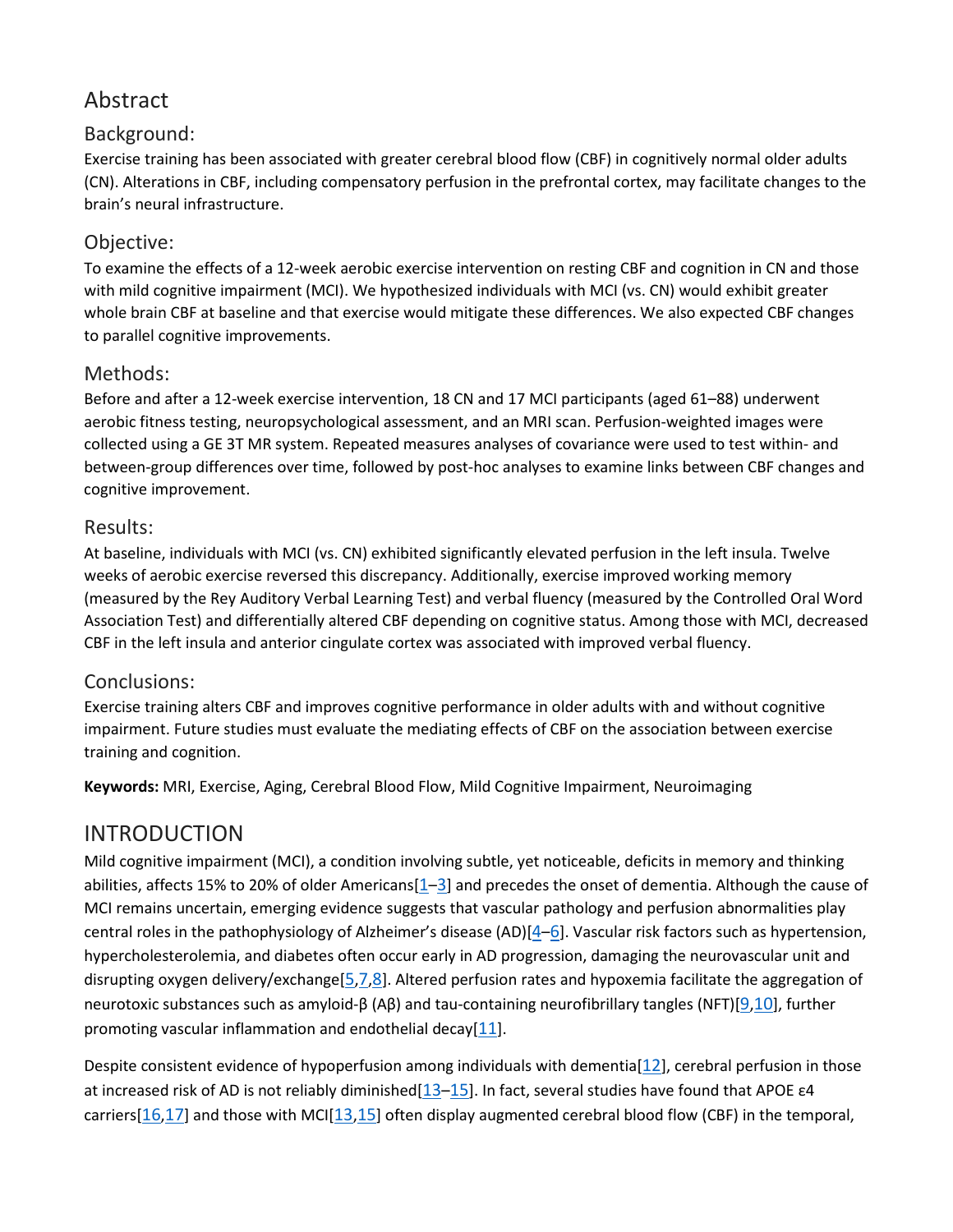prefrontal, and insular cortices[\[16](https://www.ncbi.nlm.nih.gov/pmc/articles/PMC6444938/#R16)[,18\]](https://www.ncbi.nlm.nih.gov/pmc/articles/PMC6444938/#R18). While hypoperfusion is a characteristic feature of advanced AD, hyperperfusion in MCI is hypothesized to reflect a compensatory response by the neurovascular system to support compromised neural networks in the face of neurodegenerative disease[\[19](https://www.ncbi.nlm.nih.gov/pmc/articles/PMC6444938/#R19)[,20\]](https://www.ncbi.nlm.nih.gov/pmc/articles/PMC6444938/#R20). Currently, however, no treatments strategies are known to reduce hyperperfusion in older adults diagnosed with MCI.

Exercise training induces physiological adaptations that enhance aerobic fitness and vascular health[\[21](https://www.ncbi.nlm.nih.gov/pmc/articles/PMC6444938/#R21)[,22\]](https://www.ncbi.nlm.nih.gov/pmc/articles/PMC6444938/#R22). Chronic exercise not only mitigates cardiovascular and metabolic disease $[23-26]$  $[23-26]$ , but likely enhances memory performance[\[27\]](https://www.ncbi.nlm.nih.gov/pmc/articles/PMC6444938/#R27) and executive control[\[28\]](https://www.ncbi.nlm.nih.gov/pmc/articles/PMC6444938/#R28) through improved cerebrovascular function[\[29](https://www.ncbi.nlm.nih.gov/pmc/articles/PMC6444938/#R29)[–31\]](https://www.ncbi.nlm.nih.gov/pmc/articles/PMC6444938/#R31). Animal studies have revealed that chronic exercise upregulates various neurovascular growth factors[\[32\]](https://www.ncbi.nlm.nih.gov/pmc/articles/PMC6444938/#R32), which stimulate angiogenesis[ $31$ ] and enhance cognitive performance[ $31,33$ ], thus providing a potential mechanistic pathway by which these adaptations occur.

A small number of studies have demonstrated that the cerebral benefits of exercise are not limited to CN, but extend to those with MCI[\[34](https://www.ncbi.nlm.nih.gov/pmc/articles/PMC6444938/#R34)[–39\]](https://www.ncbi.nlm.nih.gov/pmc/articles/PMC6444938/#R39). However, the effects of exercise training on CBF in this high-risk population remain unclear. Therefore, the aim of the current study was to measure resting CBF before and after 12 weeks of aerobic exercise training in both CN and those with MCI, and to assess the relationship between CBF changes and changes in cognitive performance. We hypothesized that individuals with MCI (vs. CN) would exhibit greater whole brain CBF at baseline and that exercise would mitigate these differences. Additionally, we expected exercise-induced CBF alterations to parallel improved cognitive performance.

# MATERIALS AND METHODS

#### Participants

Thirty-five community-dwelling older adults (aged 61–88) were enrolled in this exercise intervention. Recruitment methods included study fliers, newspaper advertisements, physician referrals, and in-person informational sessions at local retirement communities and recreation centers. To determine preliminary eligibility, participants underwent a structured telephone interview to identify preclusive health conditions and MRI contraindications. Qualified participants provided written informed consent, obtained physician's approval for moderate- intensity exercise, and underwent a neurological assessment to establish definitive eligibility. Prior to commencing the exercise intervention, participants were familiarized with the scanning procedures at the neuroimaging center. This study was approved by the Institutional Review Board of the Medical College of Wisconsin in accordance with the Helsinki Declaration.

#### Eligibly Criteria

For a complete list of exclusionary criteria and prohibitive medication, see our previous study[\[35\]](https://www.ncbi.nlm.nih.gov/pmc/articles/PMC6444938/#R35). Briefly, study volunteers were excluded if they reported or presented signs of the following: neurological disorders including, Parkinson's disease, Huntington's disease, multiple sclerosis, cerebral palsy, epilepsy, carotid artery disease, transient ischemic attack (> 4 on the modified Hachinski Ischemic Scale[\[40\]](https://www.ncbi.nlm.nih.gov/pmc/articles/PMC6444938/#R40)), brain tumor, or head trauma with a loss of consciousness (> 30 minutes); psychiatric disorders, including any untreated Axis I diagnosis (as defined by the DSM-IV $[41]$ , a substance abuse disorder, or severe depressive symptoms (> 12 on the Geriatric Depression Scale[\[42\]](https://www.ncbi.nlm.nih.gov/pmc/articles/PMC6444938/#R42)); and cardiometabolic or pulmonary disorders including cardiovascular disease, untreated hypertension, chronic obstructive pulmonary disease, and asthma. Eligible participants reported low physical activity (< 3 days/week during the previous 6 months), were right-handed (≤ 50 on the Edinburgh Handedness Inventory[\[43\]](https://www.ncbi.nlm.nih.gov/pmc/articles/PMC6444938/#R43)), could independently complete tasks of daily living (IADLs; measured by the Lawton and Brody Self- Maintaining and Instrumental Activities of Daily Living Scale[\[44\]](https://www.ncbi.nlm.nih.gov/pmc/articles/PMC6444938/#R44)), and presented no absolute contraindications to exercise stress testing or MRI.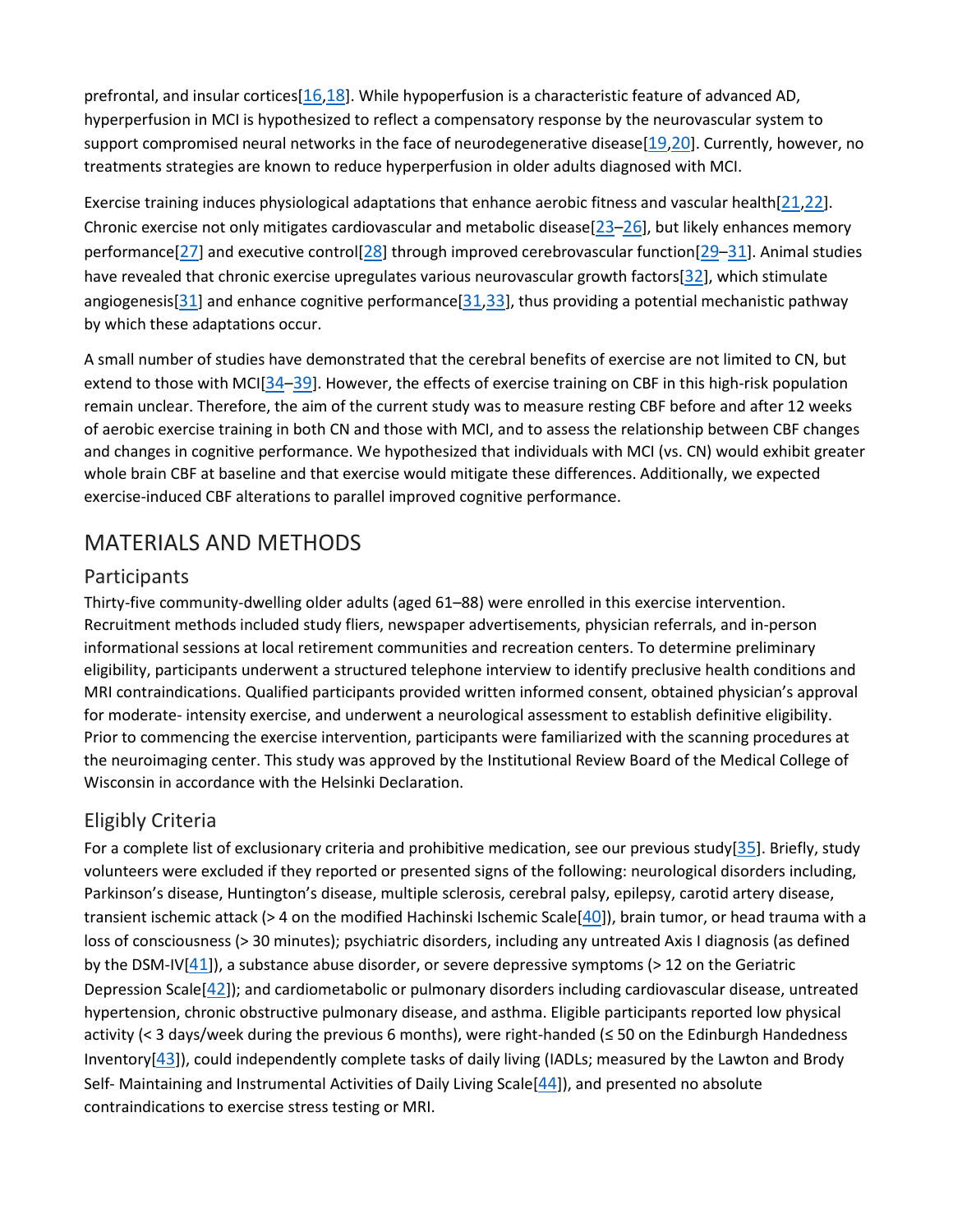Over the course of the recruitment process, a total of 407 individuals responded to in-person solicitations or study advertisements. Of these, 92 eligible individuals signed informed consent and underwent neurological examination. Of these, six did not meet inclusion/exclusion criteria and another 18 declined to continue beyond the initial screening. Of the 68 remaining, 29 were withdrawn from the study before commencing the exercise intervention, for various reasons: nine due to discomfort in the MRI environment, five due to excluded medications, and 15 due to unwillingness to commence the intervention. The remaining 39 participants started the exercise program. Of these, four were withdrawn because of a later diagnosis of exclusionary medical condition, leaving a final sample of 35 participants (17 MCI and 18 CN)[\[35\]](https://www.ncbi.nlm.nih.gov/pmc/articles/PMC6444938/#R35).

#### Cognitive Status and Neuropsychological Testing

Cognitive status (normal or MCI) was determined using the Core Clinical Criteria for the diagnosis of MCI as set forth by the National Institute on Aging- Alzheimer's Association workgroup on diagnostic criteria for the symptomatic predementia stages of AD $[2]$ . Namely, these criteria include (1) subjective concern related to changes in cognition, (2) objective impairment in at least one cognitive domain, (3) preserved functional independence, and (4) absence of dementia (exhibited by intact social and occupational abilities)[\[2\]](https://www.ncbi.nlm.nih.gov/pmc/articles/PMC6444938/#R2). To appropriately make this determination and ultimately stratify the sample, each participant was evaluated by a team of clinical investigators (including KAN). Participants with probable MCI were further assessed by a neurologist to exclude other possible causes of cognitive decline.

A comprehensive battery of neuropsychological tests was used to assess performance across the cognitive domains before and immediately after the 12- week exercise intervention. The battery consisted of seven tests to evaluate several aspects of cognition, including: (1) Mattis Dementia Rating Scale-2[\[45\]](https://www.ncbi.nlm.nih.gov/pmc/articles/PMC6444938/#R45) (DRS-2; global cognitive function and risk of dementia), (2) Mini-Mental State Exam[\[46\]](https://www.ncbi.nlm.nih.gov/pmc/articles/PMC6444938/#R46) (MMSE; global cognitive function and risk of dementia), (3) Symbol Digit Modalities Test[\[47\]](https://www.ncbi.nlm.nih.gov/pmc/articles/PMC6444938/#R47) (SDMT; attention and processing speed), (4) Controlled Oral Word Association Test[\[48\]](https://www.ncbi.nlm.nih.gov/pmc/articles/PMC6444938/#R48) (COWAT; verbal fluency), (5) Semantic Fluency Test[\[49\]](https://www.ncbi.nlm.nih.gov/pmc/articles/PMC6444938/#R49) (Animals; semantic fluency), (6) Logical Memory and Letter-Number Sequencing subtests of the Wechsler Memory Scale-III[\[50\]](https://www.ncbi.nlm.nih.gov/pmc/articles/PMC6444938/#R50) (WMS-III; working memory, delayed memory, and attention), (7) Rey Auditory Verbal Learning Test[\[51\]](https://www.ncbi.nlm.nih.gov/pmc/articles/PMC6444938/#R51) (RAVLT; verbal working memory and delayed-recall). Alternate test forms were used for each test at each time point, where possible, including for the RAVLT and DRS-2. An extensive description of each assessment (including test materials and procedures) can be found in our previous paper[\[35\]](https://www.ncbi.nlm.nih.gov/pmc/articles/PMC6444938/#R35).

#### VO<sub>2peak</sub> Testing

 $VO<sub>2peak</sub>$ , which is the peak rate of oxygen consumption during exercise and an established metric of aerobic fitness, was measured before and immediately after the 12-week exercise intervention using a submaximal graded exercise test. Preceding each test, the indirect calorimeter (ParvoMedics, Sandy,UT) was calibrated against standard  $O_2$  and  $CO_2$  concentrations. Resting heart rate was collected continuously for 10 min prior to the start of exercise (in supine position), which was then used to compute heart rate reserve (HRR = 220 - age resting heart rate)[\[52\]](https://www.ncbi.nlm.nih.gov/pmc/articles/PMC6444938/#R52). Exercise tests were performed on a General Electric (GE) motorized treadmill system (Milwaukee, WI) and followed a modified Balke-Ware protocol[\[53\]](https://www.ncbi.nlm.nih.gov/pmc/articles/PMC6444938/#R53) (initial exercise intensity = 2.0 mi/h (3.2 km/h) at 0° grade, with intensity increases of 1°/min), in accordance with the American College of Sports Medicine Guidelines[\[54\]](https://www.ncbi.nlm.nih.gov/pmc/articles/PMC6444938/#R54). All testing sessions began and ended with 3–5 min of level walking at 1–2 mi/h (1.6– 3.2 km/h). Throughout the test, several variables were collected including expired air, (every 15 sec), ratings of perceived exertion (every min), and measures of heart rate (HR) and blood pressure (every 2 min). To ensure participant safety, testing was terminated if any absolute exercise contraindications were observed (e.g., diastolic blood pressure > 110 mmHg) or if the participant requested to stop the test. Successful fitness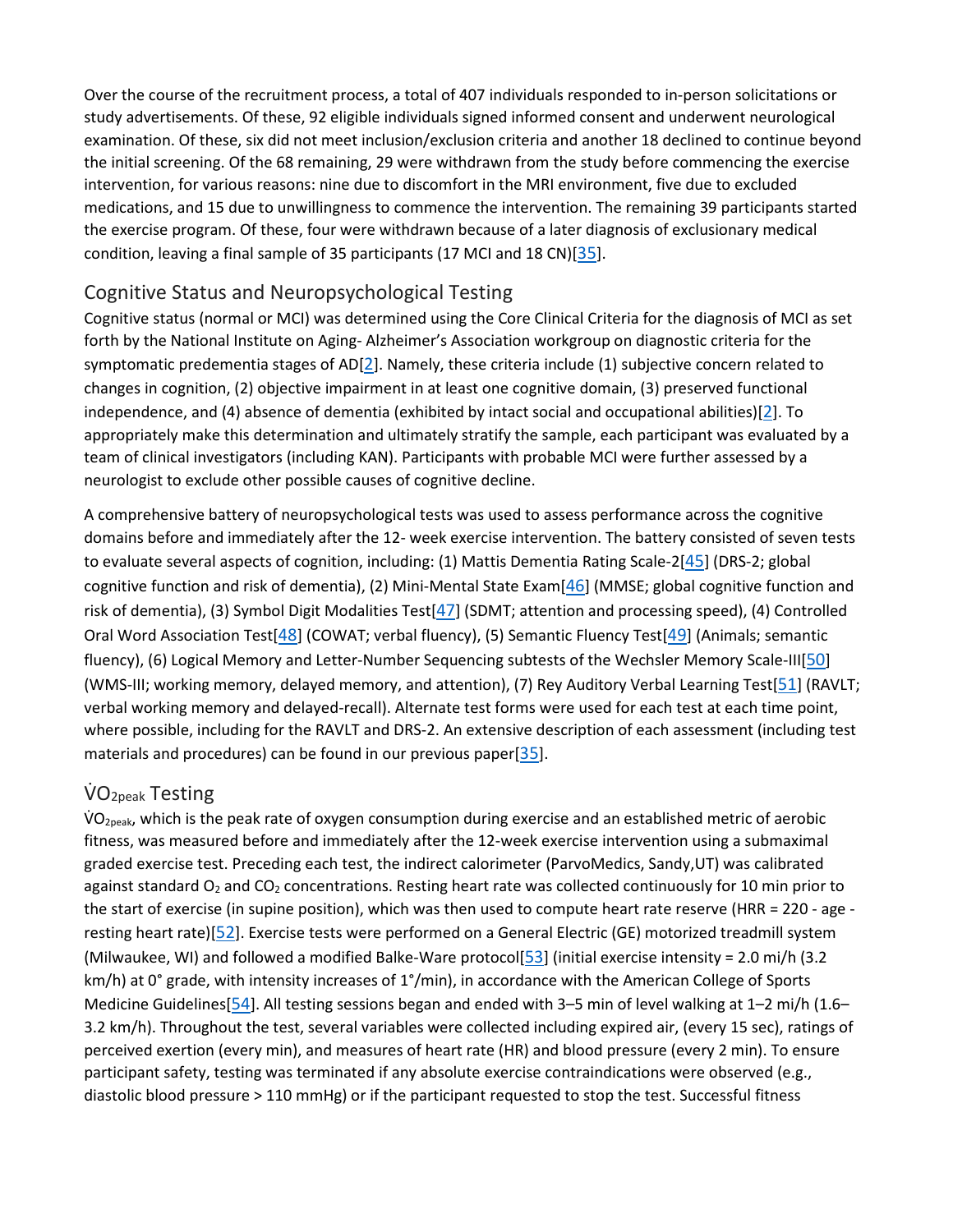assessments were complete when the participant reached 85% of their HRR. VO<sub>2peak</sub> (measured as ml/kg/min at standard temperature, pressure, and dry; STPD) was the highest  $VO<sub>2</sub>$  value achieved during the exercise test.

## Exercise Intervention

The 12-week exercise intervention included four 30-min sessions of moderate-intensity treadmill walking per week. Exercise sessions occurred at local recreation centers, were conducted independently or in groups of two, and were always supervised by a certified exercise trainer. During the first four weeks, exercise intensity progressively increased, with all participants ultimately reaching target intensity (50–60% of HRR) by the fifth week. This target intensity was maintained for the remainder of the exercise training program (8 weeks). Participants engaged in 10 min of light activity (e.g., stretching and walking) as a warm-up and cool-down; and during the training sessions, HR (using a Polar® monitor) and RPE (using the Borg RPE 6–20 Scale[\[55\]](https://www.ncbi.nlm.nih.gov/pmc/articles/PMC6444938/#R55)) were measured to track training intensity and accommodation. Treadmill speed and grade were tailored to match baseline fitness levels and were progressively modified, by session, to promote increases in aerobic fitness.

## MRI Acquisition

During the MRI scan, participants were instructed to remain still, keep their eyes open, and focus their gaze towards a fixation cross projected directly in front of them. All MRI data were acquired using a GE 3.0 Tesla MR system (Waukesha, WI, USA) with a quad/split head coil for radio frequency transmission and reception. A highresolution T1-weighted anatomical brain image was collected using a 3D Spoiled Gradient Recalled at steady state (SPGR) protocol for coregistration and included the following sequence parameters: matrix = 256, field-ofview (FOV) = 240 mm, voxel size =  $0.94 \times 0.94 \times 1.00$  mm, number of excitations = 1, slice thickness = 1 mm, repetition time (TR) = 9.6 ms, echo time (TE) = 3.9 ms, inversion time (TI) = 450 ms, flip angle = 90°, and sequence duration = 6 min.

Perfusion-weighted images were collected using a multi-slice pseudo- continuous arterial spin labeling (PCASL) protocol for perfusion quantification and included the following sequence parameters: matrix = 64, FOV = 240 mm, voxel size =  $3.75 \times 3.75 \times 5.00$  mm, number of excitations = 1, slices = 12 (axial, ascending order), slice thickness = 5 mm, gap between slices = 1 mm, single slice acquisition time = 33.75 ms, label duration (bolus) = 1480 ms, post-label delay (PLD) = 1575–1980 ms, TR = 4000 ms, volumes = 90, number of label/control pairs = 45, flip angle = 90°, RF blocks = 80, block duration = 18.5 ms, and sequence duration = 6 min.

#### MRI Data Processing

#### Preprocessing:

AFNI's Dimon program was used to convert the DICOM image files into 3D space[\[56\]](https://www.ncbi.nlm.nih.gov/pmc/articles/PMC6444938/#R56). Once reconstructed, the first four volumes of the image time-series were discarded to avoid magnetization disequilibrium. The truncated time series were realigned to reduce the spurious effects of head motion (using AFNI's 3dvolreg), and runs with excessive motion (> 2.5 mm) were excluded from further analysis. The motion-corrected undifferenced PCASL image was coregistered with the T1-weighted anatomy (using AFNI's align\_epi\_anat.py) and visually inspected for proper alignment. A proton density (PD) image for perfusion calibration was created by extracting the first 10 control volumes from the coregistered time series $[57]$ , and was spatially smoothed (6 mm Gaussian kernel) to enhance SNR and improve perfusion calibration[\[58\]](https://www.ncbi.nlm.nih.gov/pmc/articles/PMC6444938/#R58).

#### Segmentation:

Partial volume estimates, which are proportional estimates of gray matter (GM) and white matter (WM) per voxel, were derived using the tissue sensitivity and probability distributions of the coregistered T1-weighted anatomy utilizing FSL's Fully Automated Segmentation Tool (FAST; FMRIB Software Library version 5.0.9, Oxford, UK)[\[59\]](https://www.ncbi.nlm.nih.gov/pmc/articles/PMC6444938/#R59). These high-resolution maps served several key purposes including partial volume correction, nuisance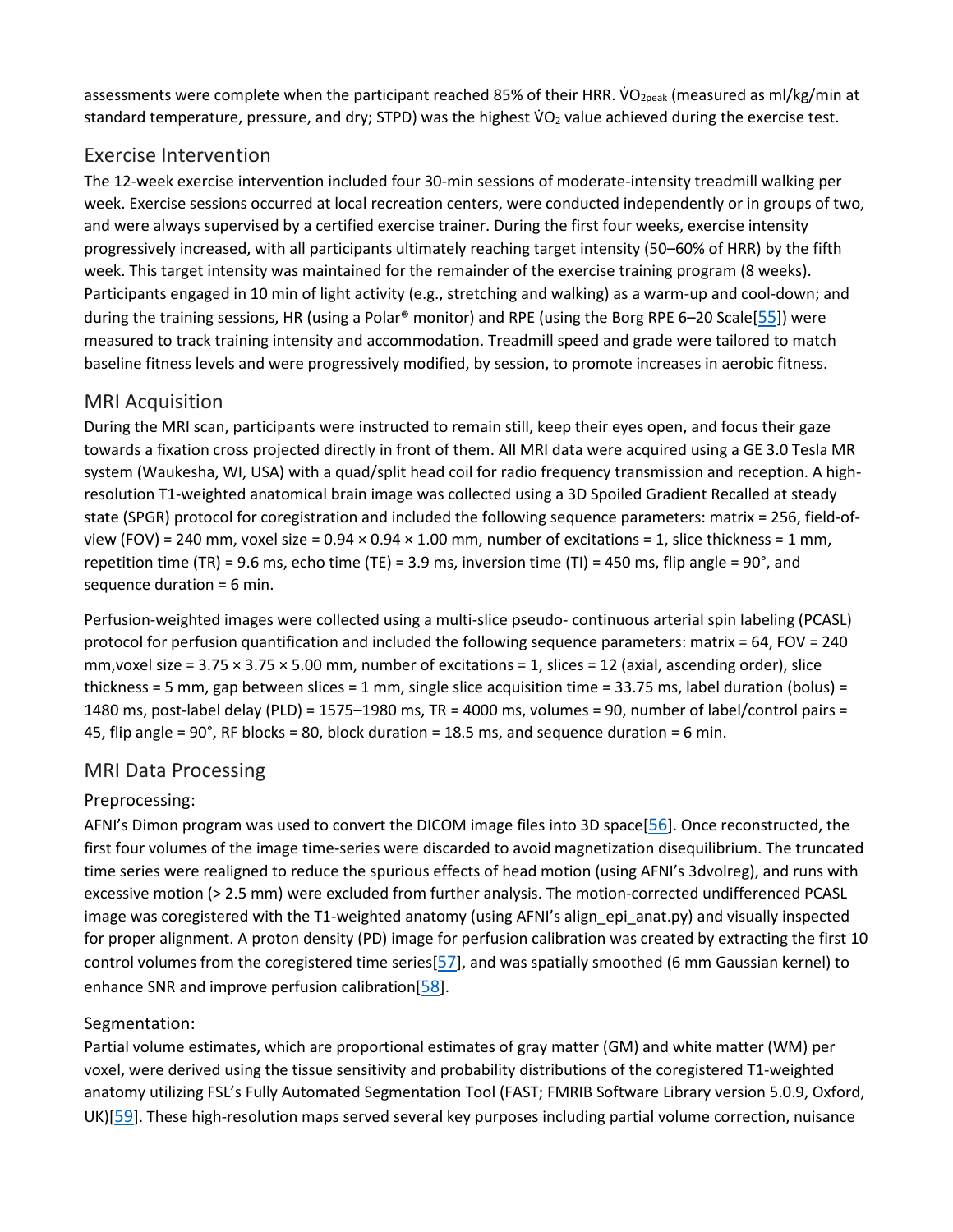regression, and tissue-specific perfusion quantification. Additionally, cortical parcellation maps were created using FreeSurfer's (Version 5.3.0) automated processing stream to anatomically isolate regional CBF.

#### Perfusion Quantification:

FSL's Bayesian Inference for Arterial Spin Labeling (BASIL, FMRIB Software Library version 5.0.9, Oxford, UK) was used for perfusion quantification[\[57,](https://www.ncbi.nlm.nih.gov/pmc/articles/PMC6444938/#R57)[60\]](https://www.ncbi.nlm.nih.gov/pmc/articles/PMC6444938/#R60). A perfusion image was generated from the coregistered PCASL time series using pairwise subtraction (control-labeled volumes) and adjusted for slice-time delay. A  $T_1$  correction was used on the PD image to adjust for potential errors in the blood-brain partition coefficient (TR < 5000 ms)[\[58\]](https://www.ncbi.nlm.nih.gov/pmc/articles/PMC6444938/#R58). Once corrected, a ventricular reference mask from the T1- weighted anatomy was used to isolate and compute the magnetization equilibrium (M0) of brain tissue, which was further used to approximate the M0 of arterial blood (M0a).

Buxton's General Model for Kinetic Inversion was implemented to estimate absolute cerebral perfusion (ml/100g/min) and included the following parameters: ΔM (proportional magnetization change represented by the perfusion image), T1 blood (longitudinal relaxation time of blood = 1650 ms), T1 tissue (longitudinal relaxation time of tissue = 1300 ms),  $\alpha$  (labeling efficiency = 0.85), M0a (magnetization equilibrium of arterial blood), BAT (bolus arrival time: GM = 1300 ms, WM = 1000 ms), Bolus (label duration = 1480 ms), PLD (post label delay =1575–1980 ms), and  $\lambda$  (blood-brain partition coefficient of gray matter (GM) = 0.98 ml/g and white matter (WM) = 0.82 ml/g)[\[57](https://www.ncbi.nlm.nih.gov/pmc/articles/PMC6444938/#R57)[,60\]](https://www.ncbi.nlm.nih.gov/pmc/articles/PMC6444938/#R60). The rendered CBF map was adaptively smoothed using a spatial regularization technique and partial volume corrected to improve the accuracy of CBF estimation[\[59](https://www.ncbi.nlm.nih.gov/pmc/articles/PMC6444938/#R59)[,61\]](https://www.ncbi.nlm.nih.gov/pmc/articles/PMC6444938/#R61). Relative CBF was derived by dividing absolute CBF by the GM mean on a per subject basis.

#### Normalization:

To preserve the heterogeneity of the individual brain anatomy, the T1-weighted image and anatomical followers (FAST-rendered gray matter segmentations) were warped to MNI space using AFNI's non-linear transformation $[62]$ . The resulting transformation matrices were then used to normalize and isotropically resample (2 mm<sup>3</sup>) the corrected CBF maps to standard space.

#### Group-Level Processing:

Sufficient perfusion data were available for 32 participants at baseline (15 MCI and 17 CN) and 31 participants post-intervention (15 MCI and 16 CN). Before normalizing to MNI space, individual GM and WM segmentations from each participant were used to isolate and extract mean CBF from the PVC maps. Once normalized, GM segmentations (from each participant at both time points) were combined to create a group-level mask, within which the voxel-wise analysis was restricted. Voxels containing signal from less than 95% of the overall dataset were deleted from the group mask and not included in the analysis (see [Figure 1\).](https://www.ncbi.nlm.nih.gov/pmc/articles/PMC6444938/figure/F1/)



Figure 1. The box encompassing the brain maps above represents the field of view (FOV) that was used for image acquisition during this study. The green colored area illustrates the standardized gray matter mask within which the voxel-wise analysis was restricted. The brain mask was generated using AFNI's 3dMerge program and included only those voxels in which ≥ 95% of the study sample had data. Data from voxels not meeting this threshold were excluded from the group analyses.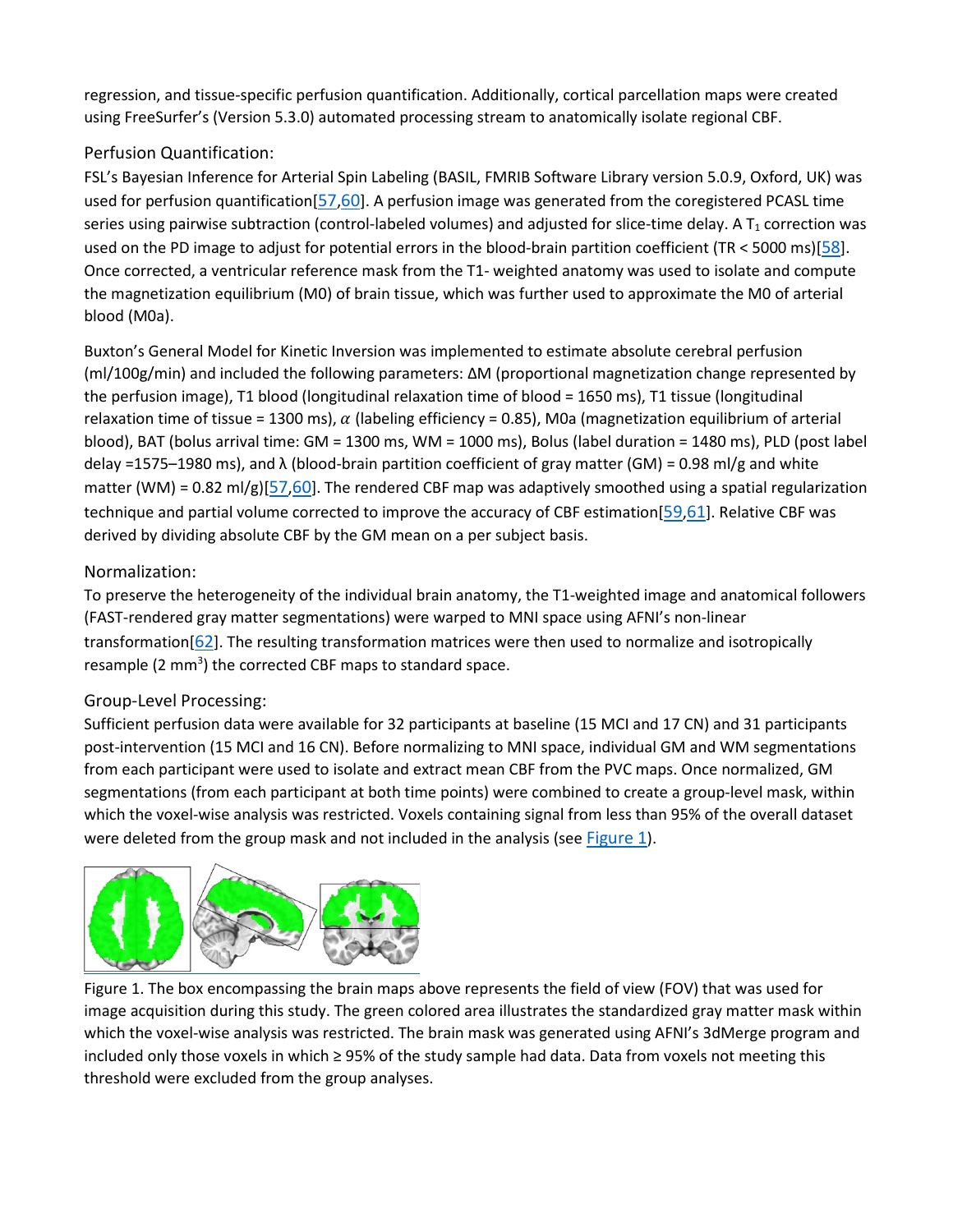## Statistical Analyses

Relative CBF was the primary neuroimaging outcome, because of its high resistance to physiological noise and enhanced sensitivity to regional variation[\[29](https://www.ncbi.nlm.nih.gov/pmc/articles/PMC6444938/#R29)[,63\]](https://www.ncbi.nlm.nih.gov/pmc/articles/PMC6444938/#R63). Using the relative maps, a voxel-wise analysis, without additional covariates, was performed using AFNI's 3dLME to identify within- and between-group differences over time (see [Supplementary Table 2](https://www.ncbi.nlm.nih.gov/pmc/articles/PMC6444938/#SD1) for regional absolute CBF values and [Supplementary Figure 1](https://www.ncbi.nlm.nih.gov/pmc/articles/PMC6444938/#SD1) for an example perfusion map from the current study). We chose to use 3dLME for its capacity to execute repeated measures analyses while accommodating missing data[\[64\]](https://www.ncbi.nlm.nih.gov/pmc/articles/PMC6444938/#R64). Given effective smoothness (ACF estimates) and first-order nearest neighbor clustering, AFNI's 3dClustSim program was used to control for multiple comparisons and reduce the risk of Type-I error[\[65\]](https://www.ncbi.nlm.nih.gov/pmc/articles/PMC6444938/#R65). A family-wise error (FWE) corrected significance threshold was set at *p* < 0.05 (voxel-level  $p < 0.05$ , cluster- level  $\alpha = 0.05$ ), which maintained clusters ≥ 428 contiguous voxels (3424 mm<sup>3</sup>). Mean CBF values were extracted from these significant clusters from each participant at both time points. Between-group differences in demographic characteristics were assessed using independent samples *t*-tests (or Wilcoxon rank sum tests) and chi-squared tests for continuous variables and categorical variables, respectively. Adjusting for age and education, multiple linear regression and repeated measures analysis of covariance were utilized to evaluate both baseline CBF differences and changes over time using Stata software (version 15; StatCorp, College Station, TX). The same statistical methods were used to test for exercise-induced changes in mean GM CBF, neuropsychological performance, aerobic fitness, and blood pressure. For *post*-*hoc* correlation analyses, significant clusters (from the voxel-wise analysis) and representative cortical parcellations (from FreeSurfer) were used to isolate regional CBF at both time points. Residualized CBF, RAVLT Trial 1, and COWAT performance were independently derived from linear regression models predicting post-intervention from baseline values. The residualized change scores were used to minimize both practice effects and regression to the mean[\[66,](https://www.ncbi.nlm.nih.gov/pmc/articles/PMC6444938/#R66)[67\]](https://www.ncbi.nlm.nih.gov/pmc/articles/PMC6444938/#R67). Adjusting for age and education, partial correlation analyses were utilized to evaluate the correlation between CBF changes and cognitive improvements[\[68\]](https://www.ncbi.nlm.nih.gov/pmc/articles/PMC6444938/#R68). Unless otherwise stated, significance was determined using a two-tailed alpha < 0.05.

# RESULTS

# Demographic Characteristics and Aerobic Fitness

At baseline, those diagnosed with MCI and CN did not significantly differ by age, sex, education, APOE genotype, functional abilities, depression score (missing data n = 3 MCI, 1 CN),  $VO_{2peak}$  (missing data n = 1 MCI), or systolic/diastolic blood pressure (missing data  $n = 1$  MCI, 1 CN) [\(Table 1\)](https://www.ncbi.nlm.nih.gov/pmc/articles/PMC6444938/table/T1/). Overall, adherence to the exercise intervention was high (~ 96%) and throughout the training program, neither exercise adherence nor intensity (measured by HR and RPE) significantly differed by group (see Smith, 2013).

|                                   | <b>Total</b><br>(n = 32) | <b>MCI</b><br>$(n = 15)$ | <b>CN</b><br>$(n = 17)$ | <b>Baseline</b><br><b>Differences</b> |
|-----------------------------------|--------------------------|--------------------------|-------------------------|---------------------------------------|
|                                   |                          |                          |                         |                                       |
| <b>Features &amp; Assessments</b> | Mean (SD)                | Mean (SD)                | Mean (SD)               | p-value                               |
|                                   |                          |                          |                         |                                       |
| Demographics                      |                          |                          |                         |                                       |
| Age, years                        | 78.4                     | 80.5                     | 76.5                    | 0.112                                 |
|                                   | (6.8)                    | (5.8)                    | (7.2)                   |                                       |
| Female, n (%)                     | 23                       | 9                        | 14                      | 0.160                                 |
|                                   | (71.9)                   | (60.0)                   | (82.4)                  |                                       |
| Education, years                  | 16.0                     | 15.6                     | 16.5                    | 0.327                                 |
|                                   | (2.6)                    | (3.2)                    | (2.0)                   |                                       |

Table 1. Participant characteristics at baseline.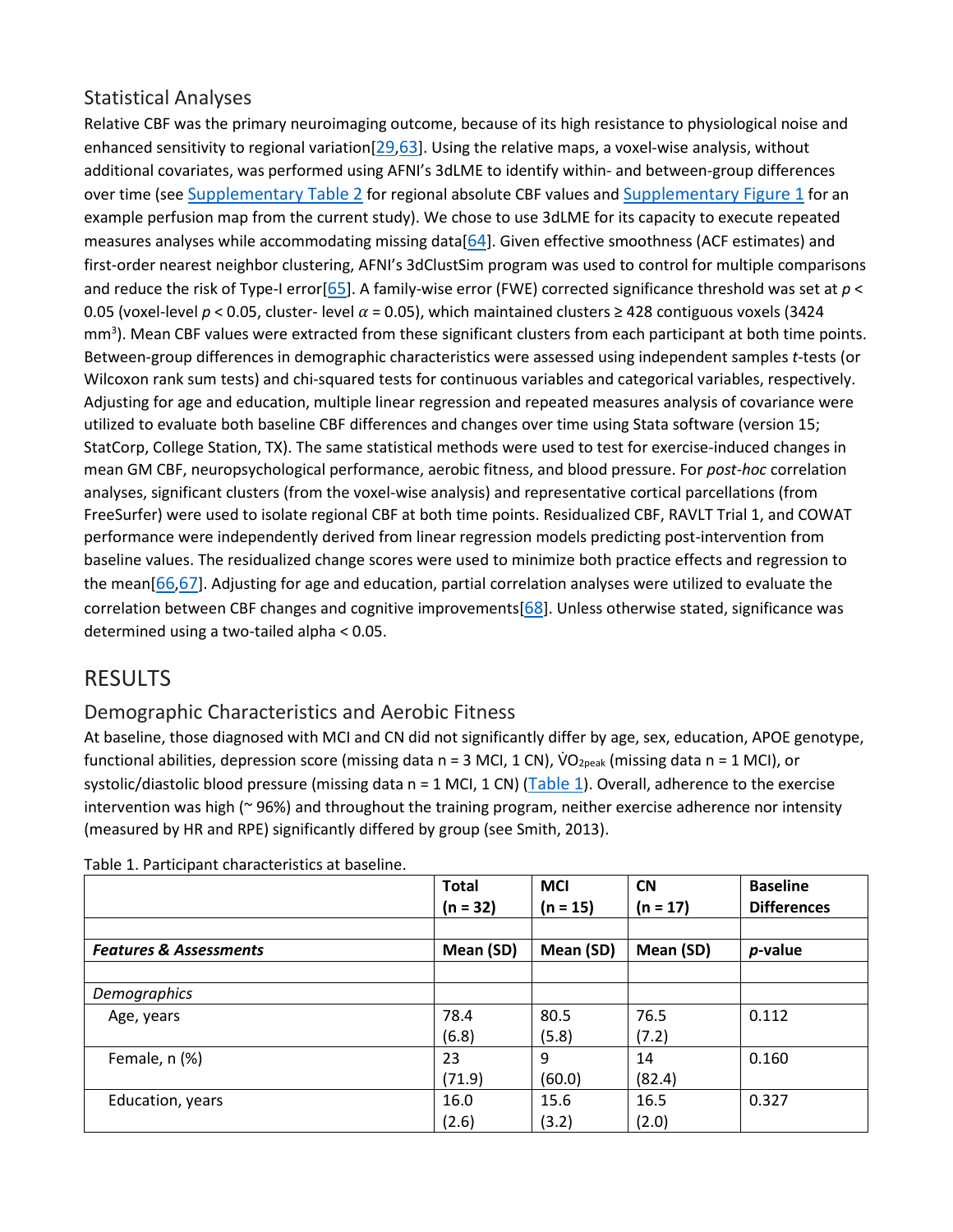| APOE E4+, n (%)                 | 10     | 5      | 5      | 0.811 |
|---------------------------------|--------|--------|--------|-------|
|                                 | (31.3) | (33.3) | (29.4) |       |
| <b>Physical Function</b>        |        |        |        |       |
| <b>Baseline Function, IADL</b>  | 4.7    | 4.7    | 4.8    | 0.545 |
|                                 | (0.5)  | (0.5)  | (0.4)  |       |
| Depression                      |        |        |        |       |
| <b>Baseline Depression, GDS</b> | 4.8    | 6.1    | 3.8    | 0.075 |
|                                 | (3.3)  | (3.8)  | (2.7)  |       |
| <b>Aerobic Fitness</b>          |        |        |        |       |
| Baseline VO2peak, ml/kg/min     | 19.2   | 18.3   | 20.1   | 0.285 |
|                                 | (4.5)  | (3.8)  | (5.1)  |       |
| <b>Blood Pressure</b>           |        |        |        |       |
| Systolic, mmHg                  | 144.9  | 148.6  | 141.7  | 0.397 |
|                                 | (22.0) | (24.5) | (19.8) |       |
| Diastolic, mmHg                 | 75.0   | 77.3   | 73.0   | 0.296 |
|                                 | (11.0) | (12.4) | (9.6)  |       |

*Note.* Unless otherwise indicated, values reflect means with standard deviations in parentheses. *P*-values from chi-square tests for categorical variables and t-tests (or Wilcoxon rank sum tests) for continuous variables. Bold *p*-values indicate significant between-group differences, *p* < 0.05. Key: MCI, mild cognitive impairment; CN, cognitively normal; IADL, Instrumental Activities of Daily Living; GDS, Geriatric Depression Scale; VO<sub>2peak</sub>, peak rate of oxygen consumption.

# Neuropsychological Performance

Aside from RAVLT Trial 1, individuals with MCI (vs. CN) performed significantly worse on all neuropsychological assessments at baseline (see Smith et al., 2013). After the exercise intervention, both groups exhibited significantly improved RAVLT Trial 1, F(1, 30) = 7.6, *p* = 0.010 and COWAT performance, F(1, 30) = 5.6, *p* = 0.024, and VO<sub>2peak</sub>, F(1, 27) = 7.6, p = 0.010. There were no significant group-by-time interactions or main effects of time for the RAVLT Trials 1–5, RAVLT Immediate Recall, RAVLT Delayed Recall, Clock Drawing, Animal Fluency, or systolic/diastolic blood pressure (missing data n = 1 MCI, 2 CN) [\(Table 2\)](https://www.ncbi.nlm.nih.gov/pmc/articles/PMC6444938/table/T2/).

|                      | <b>MCI</b> |            | <b>CN</b>  |            | <b>Effects</b>          |             |
|----------------------|------------|------------|------------|------------|-------------------------|-------------|
|                      | <b>Pre</b> | Post       | <b>Pre</b> | Post       | <b>Group x Time</b>     | <b>Time</b> |
| <b>Assessments</b>   | Mean       | Mean (SD)  | Mean (SD)  | Mean (SD)  | <i>p</i> -value $(n^2)$ | $p$ -value  |
|                      | (SD)       |            |            |            |                         | $(n^2p)$    |
| Neuropsychological   |            |            |            |            |                         |             |
| <b>RAVLT Trial 1</b> | 3.9        | 5.0(1.9)   | 5.4(1.9)   | 6.3(1.6)   |                         | 0.010       |
|                      | (2.0)      |            |            |            | 0.734(0.00)             | (0.20)      |
| RAVLT Trials 1-5     | 35.3       | 37.2(14.6) | 49.4(9.6)  | 52.5(8.2)  | 0.685(0.01)             | 0.091(0.09) |
|                      | (14.2)     |            |            |            |                         |             |
| <b>RAVLT IR</b>      | 5.4        | 6.0(4.3)   | 11.1(2.4)  | 11.4(1.6)  |                         | 0.278(0.04) |
|                      | (4.1)      |            |            |            | 0.633(0.01)             |             |
| <b>RAVLT DR</b>      | 5.8        | 4.9(4.3)   | 10.4(3.3)  | 11.4(1.9)  |                         | 0.894(0.00) |
|                      | (4.5)      |            |            |            | 0.069(0.11)             |             |
| <b>Clock Drawing</b> | 2.5        | 2.2(0.8)   | 1.4(0.9)   | 1.2(0.7)   |                         | 0.087(0.09) |
|                      | (1.1)      |            |            |            | 0.590(0.01)             |             |
| <b>COWAT</b>         | 30.3       | 35.5(15.9) | 41.6(9.2)  | 42.3(11.1) |                         | 0.024       |
|                      | (12.3)     |            |            |            | 0.074(0.10)             | (0.15)      |
| Animal Fluency       | 12.7       | 11.5(7.2)  | 20.6(4.3)  | 21.8(5.1)  |                         | 0.958(0.00) |

Table 2. Neuropsychological performance, aerobic fitness, and blood pressure changes over time.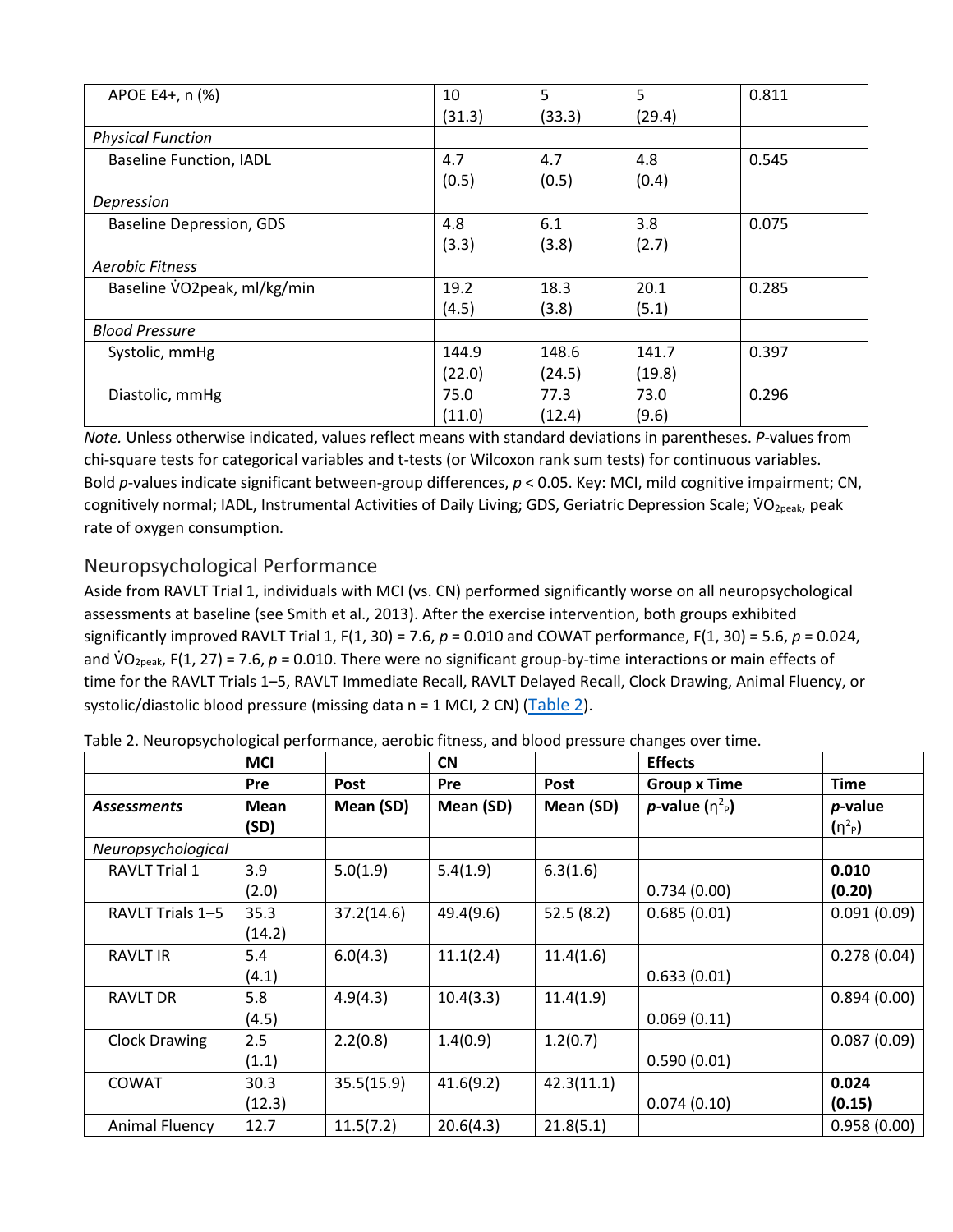|                        | (6.6)  |             |             |             | 0.158(0.07) |             |
|------------------------|--------|-------------|-------------|-------------|-------------|-------------|
| <b>Aerobic Fitness</b> |        |             |             |             |             |             |
| VO <sub>2peak</sub>    | 18.3   | 20.9(3.2)   | 20.1(5.1)   | 20.7(4.2)   |             | 0.010       |
| ml/kg/min              | (3.8)  |             |             |             | 0.264(0.05) | (0.22)      |
| <b>Blood Pressure</b>  |        |             |             |             |             |             |
| Systolic, mmHg         | 148.6  | 142.1(13.0) | 141.7(19.8) | 136.3(20.2) |             | 0.052(0.13) |
|                        | (24.5) |             |             |             | 0.813(0.00) |             |
| Diastolic, mmHg        | 77.3   | 78.1(12.0)  | 73.0(9.6)   | 70.0 (12.5) | 0.190(0.06) | 0.392(0.03) |
|                        | (12.4) |             |             |             |             |             |

*Note.* After adjustment of age and education, *p*-values and effect sizes (η2P ) reflect the group-by-time interactions and main effects of time from the ANCOVA models. Bold p-values indicate significant changes over time, *p* < 0.05. Key: Pre, baseline; Post, post-intervention; MCI, mild cognitive impairment; CN, cognitively normal; RAVLT, Rey Auditory Verbal Learning Test; DR, delayed recall; IR, immediate recall; COWAT, Controlled Oral Word Association Test; VO<sub>2peak</sub>, peak rate of oxygen consumption.

## Voxel-Wise CBF Analyses

At baseline, relative CBF within the left insula (L insula) was significantly greater among those with MCI ( $\beta$  = 0.7,  $p = 0.008$ ), but after the exercise intervention no such difference was present [\(Figure 2\)](https://www.ncbi.nlm.nih.gov/pmc/articles/PMC6444938/figure/F2/). There were no significant group-by-time interactions or main effects of time. However, *post*-*hoc* analyses revealed that chronic exercise engendered different responses within each group. After adjustment for age and education, exercise training decreased CBF among those with MCI in the L ACC,  $F(1, 14) = 6.8$ ,  $p = 0.021$  and the R IFG,  $F(1, 14) =$ 5.5, *p* = 0.034, and increased CBF in the R ACC among CN, F(1, 15) = 9.6, *p* = 0.007 [\(Figure](https://www.ncbi.nlm.nih.gov/pmc/articles/PMC6444938/figure/F3/) 

[3](https://www.ncbi.nlm.nih.gov/pmc/articles/PMC6444938/figure/F3/) and [Supplementary Table 1\)](https://www.ncbi.nlm.nih.gov/pmc/articles/PMC6444938/#SD1). Note, the brain regions mentioned above reflect the location of peak perfusion differences or changes; figure legends contain a complete list of brain regions overlapped by significant clusters (Figures [\(Figures22](https://www.ncbi.nlm.nih.gov/pmc/articles/PMC6444938/figure/F2/) and [and33\)](https://www.ncbi.nlm.nih.gov/pmc/articles/PMC6444938/figure/F3/)[.](https://www.ncbi.nlm.nih.gov/pmc/articles/PMC6444938/figure/F2/)



Figure 2. Bold *p*-value indicates a significant between-group difference, family wise error corrected *p* < 0.05. **(A)** Brain maps and corresponding strip plots showing significant difference at baseline (CN < MCI) in the left insula (the location of peak difference). **(B)** Demonstrates the comparison after the exercise intervention (CN = MCI). The baseline difference (shown in red) spans several brain regions including the left insula (BA 46), putamen (BA 25), inferior frontal gyrus (BA 47), and medial frontal gyrus (BA 10). There was no significant between-group difference in the left insula, or any other brain region, after the exercise intervention[.](https://www.ncbi.nlm.nih.gov/pmc/articles/PMC6444938/figure/F3/)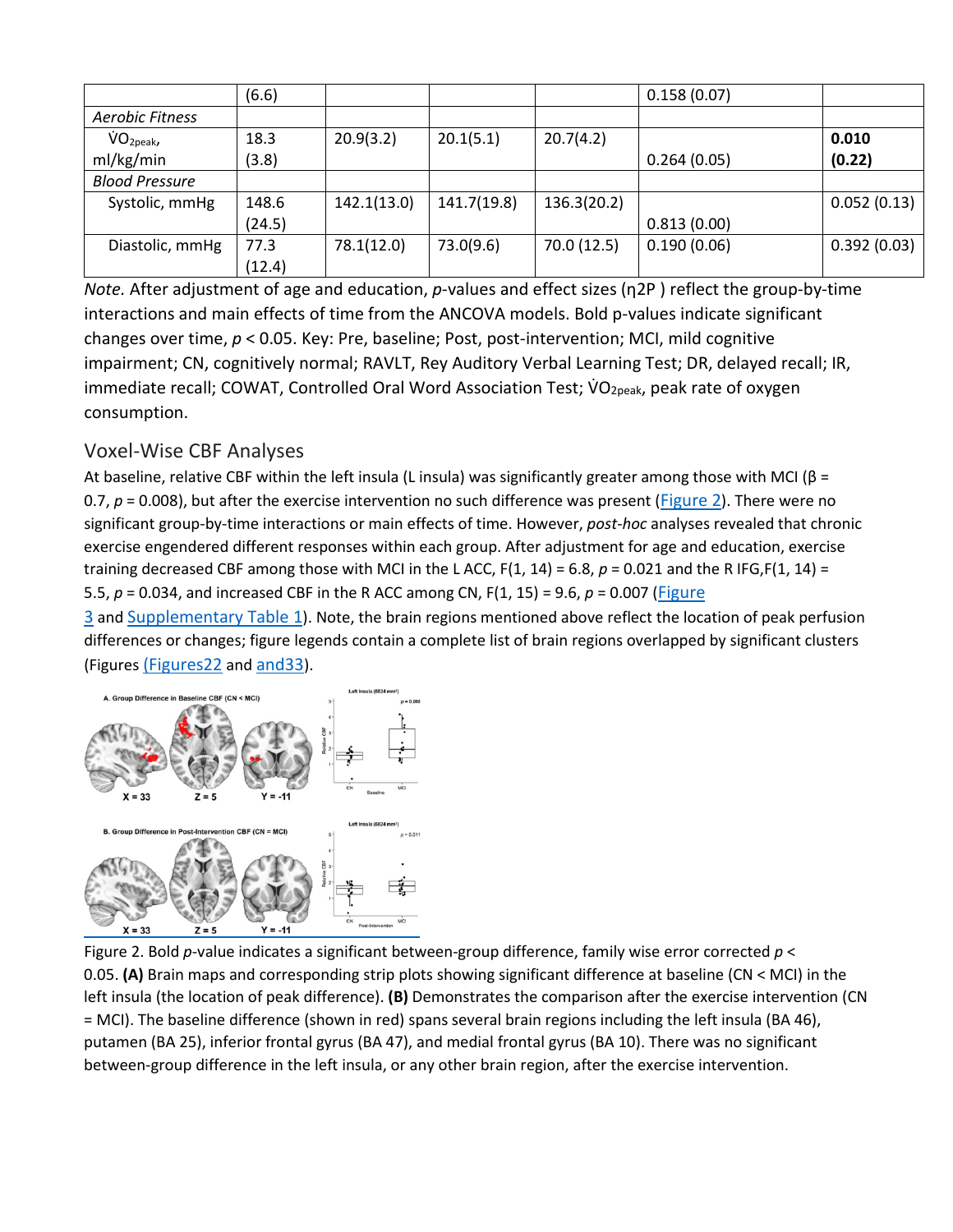

Figure 3. Bold *p*-values indicate significant within-group changes over time, family-wise error corrected *p* < 0.05. **(A)** Brain map and corresponding strip plot show significant changes over time for CN. Red area indicates significantly increased CBF in the right anterior cingulate cortex (location of peak change), but also spans the left/right anterior cingulate cortices and the left/right superior medial gyri (BA 10). **(B)** Shows significant changes over time for MCI, with the blue area indicating decreased CBF in the left anterior cingulate cortex (location of peak change). **(C)** Also shows significant changes over time for MCI, with the blue area indicating decreased CBF in the right inferior frontal gyrus (location of peak change). Significant CBF changes in those with MCI span several brain regions including the left/right anterior cingulate cortex (BA 24), left/right middle cingulate cortex (BA 32), right inferior frontal gyrus (BA 47), right insula (BA 46), and right putamen (BA 25).

#### Associations of within-group changes in CBF and Cognitive Performance

Mean CBF values were extracted from the left and right anterior cingulate cortex (ACC) for MCI and CN, respectively, and the right inferior frontal gyrus (IFG) and left insula for those with MCI. After adjustment for age and education, results demonstrated partial correlations between improved COWAT performance and decreased CBF within the L insula (as defined by the voxel- wise analysis; *r* = −0.79, *p* = 0.001) and L ACC (as defined by cortical parcellation; *r* = −0.82, *p* < 0.001) [\(Figure 4\)](https://www.ncbi.nlm.nih.gov/pmc/articles/PMC6444938/figure/F4/). No additional correlations were identified between changes in regional perfusion and improvements in cognitive performance for either group and there were no significant associations between systolic/diastolic blood pressure changes and within-group CBF changes over time.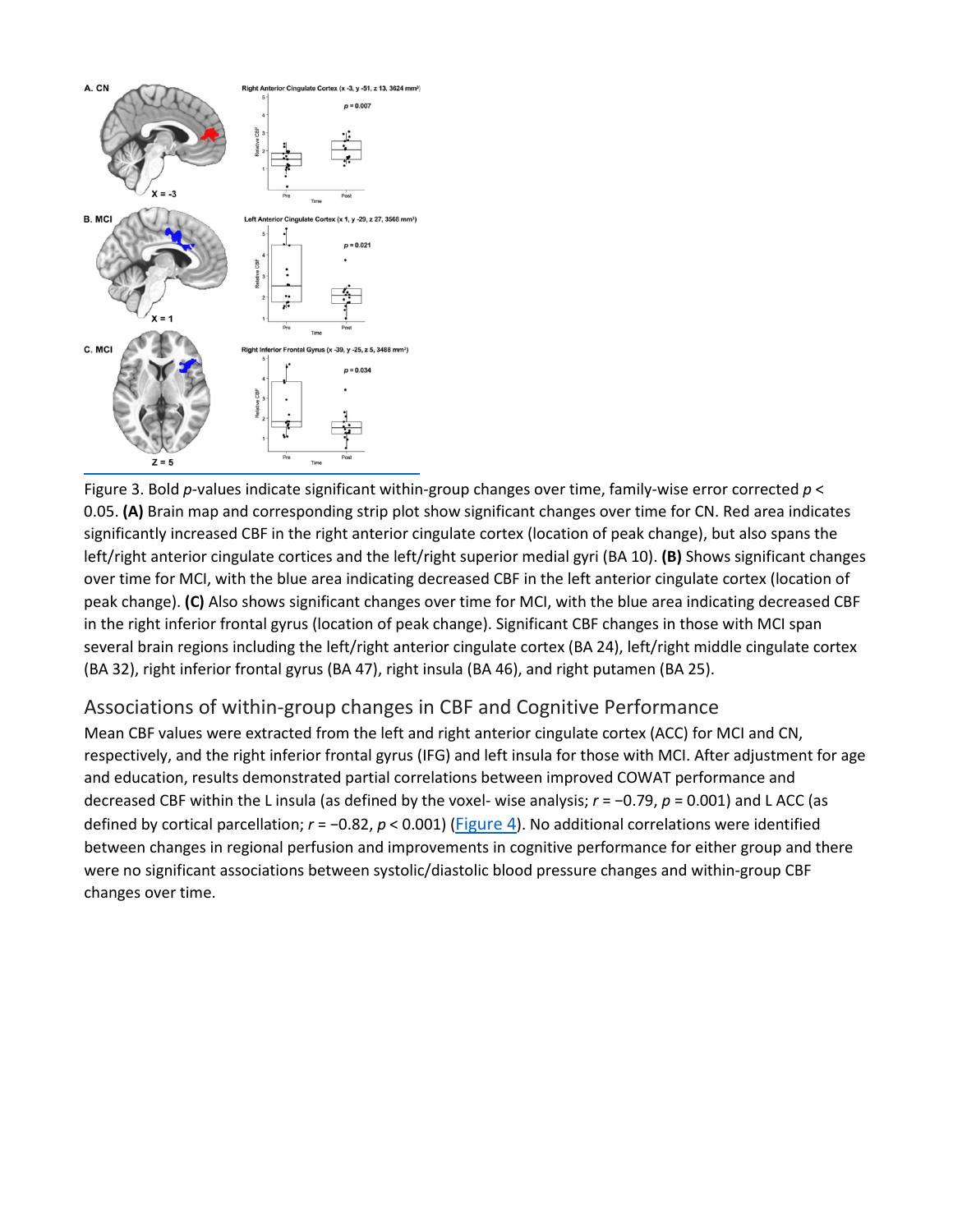

Figure 4. After adjustment for age and education, scatterplots depict the partial correlations between residualized change in COWAT performance and residualized change in CBF among individuals diagnosed with MCI. Improved COWAT performance was associated with (**A**) decreased left insula CBF and (**B**) decreased left ACC CBF among individuals with MCI. No such associations were found among CN individuals.

# **DISCUSSION**

# Key Findings

Although no significant interactions were found at the *p* < 0.05 level, 12 weeks of exercise training significantly improved aerobic fitness (VO<sub>2peak</sub> increased approximately 8%), and enhanced verbal fluency (measured by the COWAT) and memory performance (measured by the RAVLT Trial 1). Additionally, *post*-*hoc* analyses revealed that exercise training was linked to directionally distinct, within-group CBF changes over time.

*post*-*hoc* tests were also used to determine whether CBF changes were coupled with improved cognitive performance. In support of our hypotheses, we found that those with MCI (vs. CN) exhibited more diffuse exercise-induced changes in perfusion within the prefrontal cortex (7056 mm<sup>3</sup> vs. 3624 mm<sup>3</sup>), which were directionally dependent on cognitive status. Specifically, among those with MCI, exercise training decreased CBF in the L ACC and R IFG, while in CN, exercise increased CBF in the R ACC. Moreover, among those with MCI, decreased CBF in the L insula and L ACC was correlated with improved COWAT performance. No additional associations were identified between perfusion changes (within the R IFG or R ACC) and improvements in cognitive performance for MCI or CN. No between-group differences or within-group changes in whole-brain CBF were observed.

In the present study, individuals with MCI demonstrated significantly elevated CBF in the L insula at baseline, but not immediately after 12 weeks of aerobic exercise. The insula is a unique and complex brain region involved in numerous functions (e.g., autonomic regulation, motor control, higher order cognitive-emotional processing)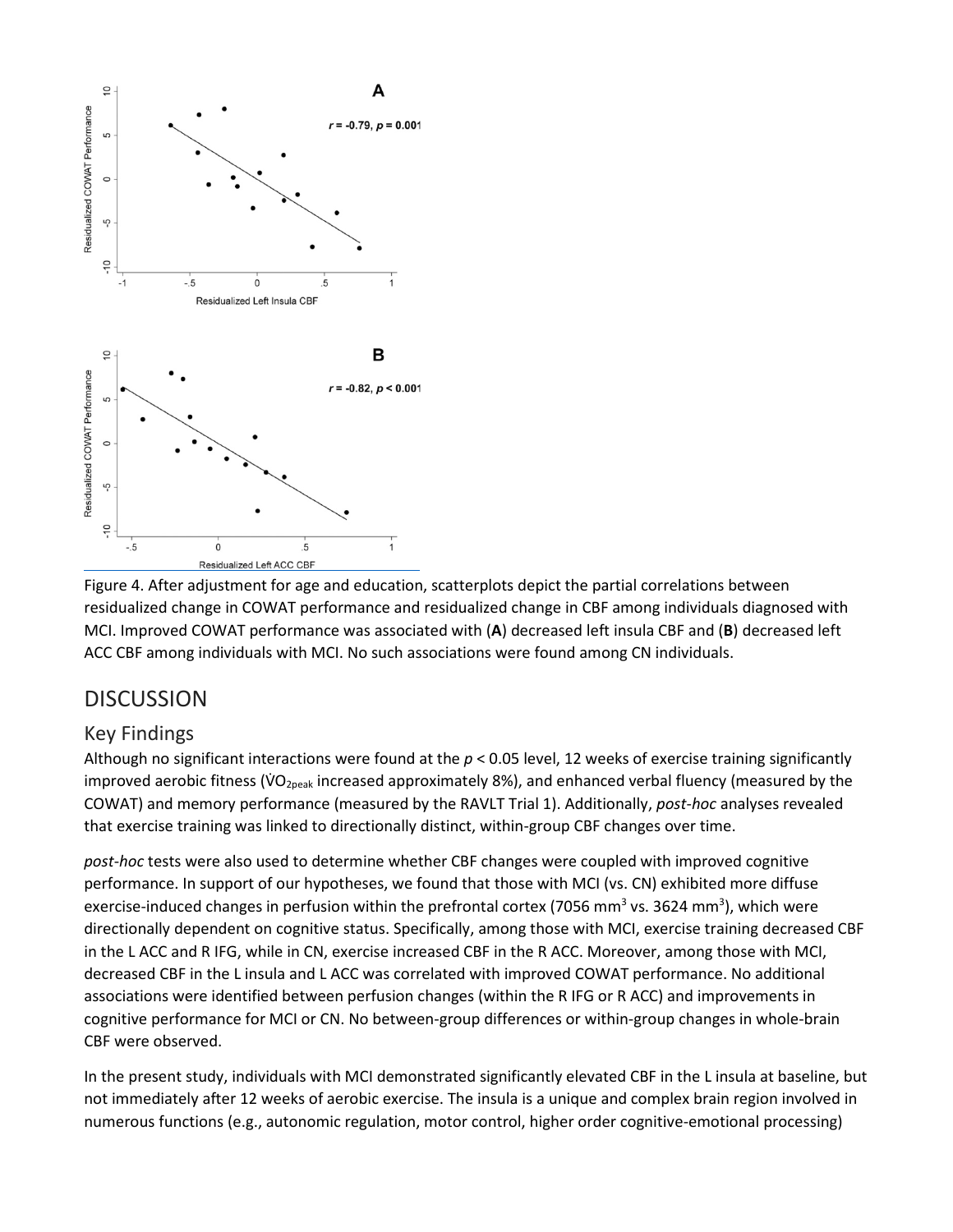and is believed to be a primary component of the salience network[\[69](https://www.ncbi.nlm.nih.gov/pmc/articles/PMC6444938/#R69)[–71\]](https://www.ncbi.nlm.nih.gov/pmc/articles/PMC6444938/#R71). Like the temporal and prefrontal cortices, the insula appears to be affected early along the AD continuum, with previous investigations demonstrating insular atrophy and disrupted intrinsic connectivity among individuals with MCI[\[72](https://www.ncbi.nlm.nih.gov/pmc/articles/PMC6444938/#R72)[,73\]](https://www.ncbi.nlm.nih.gov/pmc/articles/PMC6444938/#R73). Our findings align with prior reports of insular hyperperfusion in individuals at increased risk of AD[\[16\]](https://www.ncbi.nlm.nih.gov/pmc/articles/PMC6444938/#R16), but also suggest exercise training may help normalize a struggling and perhaps diseased neurovascular system. While few studies have used neuroimaging to examine the effects of exercise in MCI, investigations pursuing this objective have revealed promising results. In 2015, ten Brinke et al. examined the effects of a 6- month exercise intervention (participants were randomized to either: aerobic exercise, resistance training, or balance/toning exercise) in 86 older women with MCI using structural MRI. After 6 months of exercise, those who engaged in aerobic exercise had preserved hippocampal volume compared to the balance/toning group[\[36\]](https://www.ncbi.nlm.nih.gov/pmc/articles/PMC6444938/#R36). In 2015, Doi et al. used tri-axial accelerometry and structural MRI to identify associations between physical activity (PA) and white matter lesions/brain atrophy in 323 individuals with MCI. Findings revealed lower levels of PA were linked to more severe white matter lesions and greater levels of moderate-to-vigorous PA were related to less whole brain atrophy[\[37\]](https://www.ncbi.nlm.nih.gov/pmc/articles/PMC6444938/#R37). Finally, using the same sample analyzed in the current study, our group has shown 12 weeks of exercise training in those with MCI leads to improvements in neural efficiency[\[35\]](https://www.ncbi.nlm.nih.gov/pmc/articles/PMC6444938/#R35), functional connectivity[\[74\]](https://www.ncbi.nlm.nih.gov/pmc/articles/PMC6444938/#R74), and cortical thickness[\[34\]](https://www.ncbi.nlm.nih.gov/pmc/articles/PMC6444938/#R34).

#### Theories and Potential Mechanisms

Cerebrovascular disease and AD share many of the same risk factors (e.g., hypertension, hypercholesterolemia, and diabetes) and most AD cases present some signs of vascular pathology[\[8](https://www.ncbi.nlm.nih.gov/pmc/articles/PMC6444938/#R8)[,75](https://www.ncbi.nlm.nih.gov/pmc/articles/PMC6444938/#R75)[,76\]](https://www.ncbi.nlm.nih.gov/pmc/articles/PMC6444938/#R76). Stroke and silent infarcts, including transient ischemic attacks and hypoxic events (e.g., during sleep disordered breathing) increase the risk of AD[77-[79\]](https://www.ncbi.nlm.nih.gov/pmc/articles/PMC6444938/#R79). "The Two-Hit Vascular Hypothesis for Alzheimer's Disease" postulates that vascular risk factors compromise the blood-brain barrier and reduce CBF (i.e., the first "hit"), which leads to a cascade of neurotoxic events[\[7](https://www.ncbi.nlm.nih.gov/pmc/articles/PMC6444938/#R7)[,8\]](https://www.ncbi.nlm.nih.gov/pmc/articles/PMC6444938/#R8). According to this theory, microvascular damage increases arterial transit time (ATT) heterogeneity and concomitantly augments Ab deposition (i.e., the second "hit"). In cyclical fashion, increased Ab further promotes hypoperfusion and neuronal dysfunction, which stimulates the formation of NFT, ultimately accelerating neurodegenerative disease $[7,8]$  $[7,8]$ .

Although we did not measure ATT directly, our findings suggest that consistent aerobic exercise may reduce hyperperfusion (in MCI) by normalizing ATT variability. While the mechanisms remain unclear, prior research indicates that exercise decreases A $\beta$  deposition[[80\]](https://www.ncbi.nlm.nih.gov/pmc/articles/PMC6444938/#R80), and stimulates new cerebrovascular growth[\[33\]](https://www.ncbi.nlm.nih.gov/pmc/articles/PMC6444938/#R33), which would help normalize blood flow and oxygen availability $[19]$ . Additional analyses revealed no significant groupby-time interaction or main effect of time for blood pressure (measured in the scanner immediately before each scan). Moreover, we found no significant associations between systolic/diastolic blood pressure changes and within-group CBF changes over time, further indicating that the exercise-induced alterations in cerebral perfusion were likely unrelated to changes in blood pressure.

We further propose that our previous findings of increased cortical thickness and functional connectivity within the DMN, as well as reduced activation during memory retrieval, may implicate these effects of exercise training on cerebral perfusion in MCI participants. Supporting this proposition, seminal research in animal models suggests exercise training improves brain function through a series of stepwise processes, such that exercisealtered cerebral blood volume (CBV) triggers increases in neuro- and angiogenesis and leads to an expansion of the cerebral microvasculature[\[33,](https://www.ncbi.nlm.nih.gov/pmc/articles/PMC6444938/#R33)[81\]](https://www.ncbi.nlm.nih.gov/pmc/articles/PMC6444938/#R81). In humans, exercise interventions in cognitively normal older adults have demonstrated analogous improvements in cerebrovascular function, which are often accompanied by improvements in memory and executive control[\[29](https://www.ncbi.nlm.nih.gov/pmc/articles/PMC6444938/#R29)[,31](https://www.ncbi.nlm.nih.gov/pmc/articles/PMC6444938/#R31)[,82\]](https://www.ncbi.nlm.nih.gov/pmc/articles/PMC6444938/#R82).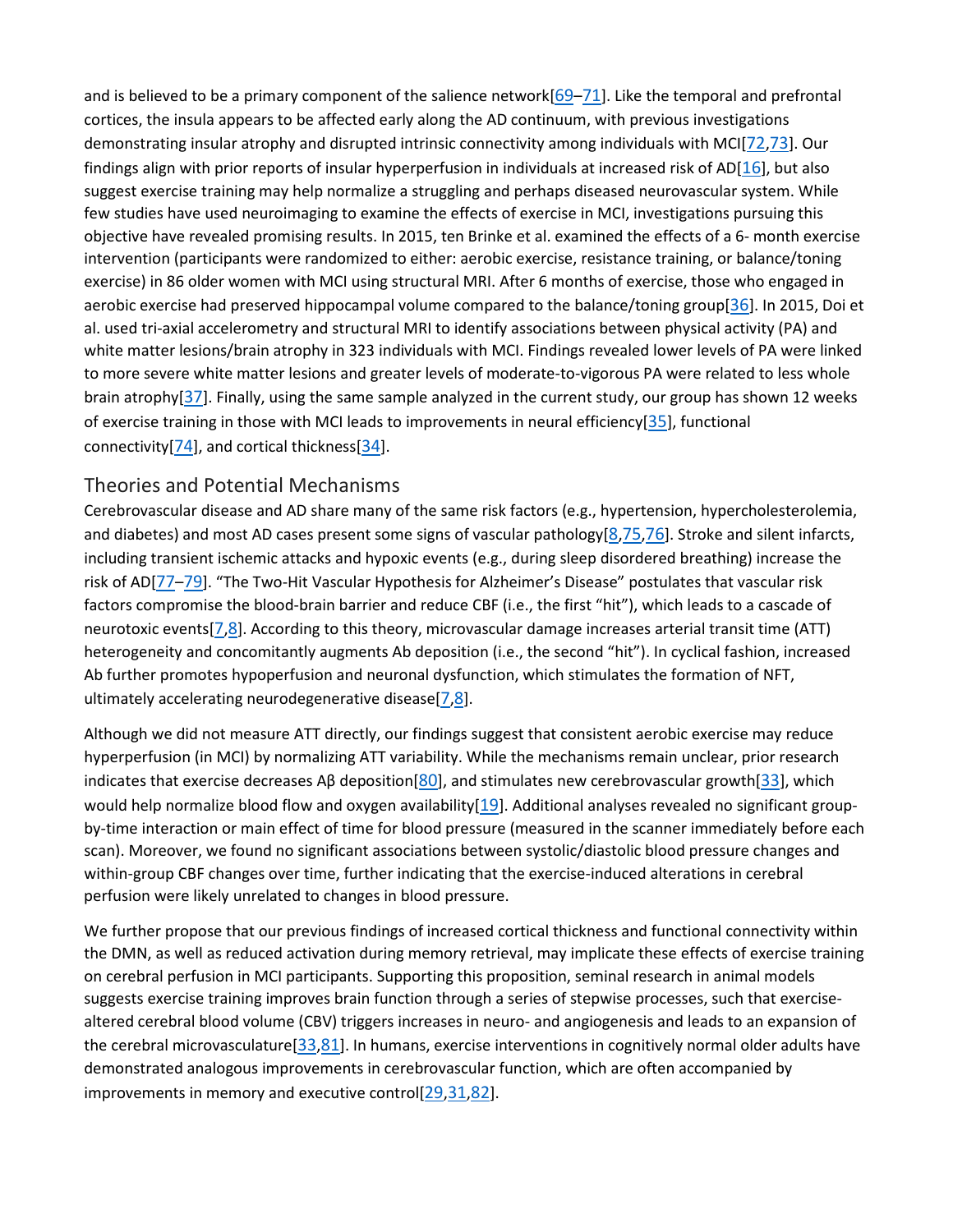"The Scaffolding Theory of Aging and Cognition (STAC-r)," originally proposed in 2009, and revised in 2014, may partially explain the patterns of cerebral perfusion observed in this study[\[83\]](https://www.ncbi.nlm.nih.gov/pmc/articles/PMC6444938/#R83). While STAC-r does not specifically address changes in CBF, it does propose a plausible relationship between neural resource depletion (e.g., vascular damage, NFT, and Aβ deposition) and compensatory scaffolding (prefrontal functional activation), which aligns well with the between-group CBF differences we identified in the L insula at baseline (MCI > CN). Moreover, STAC-r recognizes exercise as a neural resource enrichment that improves brain function directly (e.g., exercise-altered cortical thickness, functional connectivity, synaptogenesis, etc.) and indirectly by facilitating complementary neuronal networks. Increased CBF in the R ACC among CN may reflect such exerciseinduced neural resource enrichment, providing alternative pathways to circumvent the toxic pathology (NFT, Aβ, neuroinflammation) that likely precedes cognitive impairment.

#### Strengths and Limitations

The present study makes several valuable contributions to the existing literature. We examined older adults with normal cognition and MCI, which have been underrepresented in the exercise-related neuroimaging literature. We used perfusion-weighted MRI, which is a non-invasive and cost-effective method, accessible on most MRI systems, but seldom utilized. Our study included a battery of neuropsychological assessments, which allowed us to explore potential links between CBF changes and changes in cognition. While our sample was small and homogenous (n = 32, women = 72%, education =  $16.1 \pm 2.6$  years), it was similar in size and composition to other investigations of this nature. And although we likely lacked the power to detect significant interactions, our within- group CBF findings suggest that exercise training may mitigate perfusion abnormalities resulting from AD pathology.

Constrained by contemporary imaging methods, the scanning protocol used in this study limited our FOV to the superior half of the brain, precluding the analysis of subcortical brain regions such as the hippocampus. Although our perfusion-weighted images were partial volume corrected and visually inspected for quality assurance, ASL voxels are large and inherently susceptible to partial volume effects. Finally, the lack of a nonexercise control group is a limitation of this study, warranting some caution in the interpretation of effects. Although we cannot rule out other interpretations of the findings, pretest-posttest designs are commonly used to examine intervention effects over time and it is unlikely the passage of time or other nonspecific intervention effects would be responsible[\[74\]](https://www.ncbi.nlm.nih.gov/pmc/articles/PMC6444938/#R74). Although it is possible that improvement in verbal fluency performance could reflect a practice effect, we computed residualized change scores for our analyses, which adjusts for baseline performance, practice effects, and regression to the mean.

#### Summary and Future Directions

In the present study, aerobic exercise training mitigated baseline CBF differences between CN and MCI participants. Furthermore, exercise-induced decreases in CBF were linked to improved verbal fluency among those with MCI. To better understand how aerobic exercise might be used to prevent or postpone the onset of dementia, future intervention studies should evaluate other known risk factors, including poor sleep quality and sleep disordered breathing, and must target individuals with a known family history of AD. Moreover, to more appropriately measure CBF and other important parameters of cerebrovascular physiology (e.g., ATT and CBV), future ASL studies should include longer and multiple post label delay times and whole brain coverage. While participants in the current study showed fitness and cognitive improvements after just 12 weeks, we do not know how long these changes will last, or how much training might be necessary to sustain them. Therefore, high-powered, randomized controlled trials are necessary to further evaluate the potential modifying effects of CBF (and other indices of brain function) on the relationship between exercise training and cognition.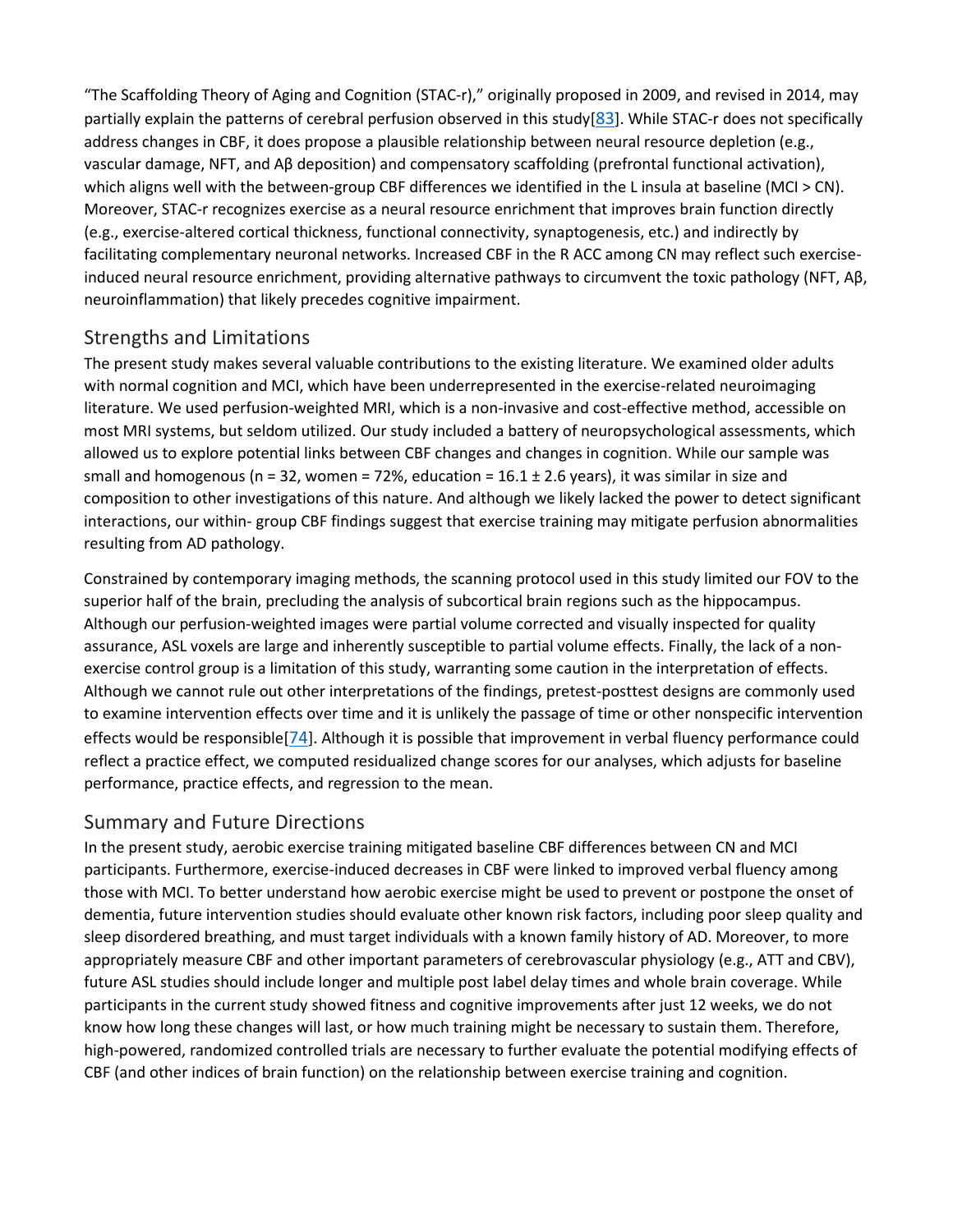# ACKNOWLEDGEMENTS

We thank the participants for their time and effort while participating in this study. We also thank Piero Antuono, Alissa Butts, Nathan Hantke, Sarah Evans, and Michael Chappell for their clinical, technical, and analytical assistance. This study was supported by the University of Wisconsin-Milwaukee Graduate School Research Growth Initiative; and the National Center for Advancing Translational Sciences, National Institutes of Health grant numbers 8UL1TR000055, 8KL2TR000056. AJA was supported during manuscript preparation by T32[-AG027668.](https://www.ncbi.nlm.nih.gov/nuccore/AG027668) The content is solely the responsibility of the authors and does not necessarily represent the official views of the National Institutes of Health.

# Footnotes

CONFLICT OF INTEREST/DISCLOSURE STATEMENT

The authors have no conflicts of interest to disclose.

# REFERENCES

- [1] Roberts R, Knopman DS (2013) Classification and epidemiology of MCI. Clin.Geriatr. Med. 29, 753–772.
- [2] Albert MS, DeKosky ST, Dickson D, Dubois B, Feldman HH, Fox NC, Gamst A. Holtzman DM, Jagust WJ, Petersen RC, Snyder PJ, Carrillo MC, Thies B, Phelps CH (2011) The diagnosis of mild cognitive impairment due to Alzheimer's disease: recommendations from the National Institute on Aging-Alzheimer's Association workgroups on diagnostic guidelines for Alzheimer's disease. Alzheimers Dement. J. Alzheimers Assoc. 7, 270–279.
- [3] [] (2017) 2017 Alzheimer's disease facts and figures. Alzheimers Dement. 13,325–373.
- [4] Ewers M, Mielke MM, Hampel H (2010) Blood-based biomarkers of microvascular pathology in Alzheimer's disease. Exp. Gerontol. 45, 75–79.
- [5] Kelleher RJ, Soiza RL (2013) Evidence of endothelial dysfunction in the development of Alzheimer's disease: Is Alzheimer's a vascular disorder? Am. J. Cardiovasc. Dis. 3, 197–226.
- [6] Popa-Wagner A, Buga A-M, Popescu B, Muresanu D (2015) Vascular cognitive impairment, dementia, aging and energy demand. A vicious cycle J. Neural Transm. Vienna Austria 1996 122 Suppl 1, S47–54.
- [7] Wierenga CE, Hays CC, Zlatar ZZ (2014) Cerebral blood flow measured by arterial spin labeling MRI as a preclinical marker of Alzheimer's disease. J. Alzheimers Dis. JAD 42 Suppl 4, S411–419.
- [8] Zlokovic BV (2011) Neurovascular pathways to neurodegeneration in Alzheimer's disease and other disorders. Nat. Rev. Neurosci. 12, 723–738.
- [9] Sutton ET, Hellermann GR, Thomas T (1997) beta-amyloid-induced endothelial necrosis and inhibition of nitric oxide production. Exp. Cell Res. 230, 368–376.
- [10] Wen Y, Yang S-H, Liu R, Perez EJ, Brun-Zinkernagel AM, Koulen P, Simpkins JW (2007) Cdk5 is involved in NFT-like tauopathy induced by transient cerebral ischemia in female rats. Biochim. Biophys. Acta 1772, 473–483.
- [11] Crawford F, Suo Z, Fang C, Mullan M (1998) Characteristics of the in vitro vasoactivity of beta-amyloid peptides. Exp. Neurol. 150, 159–168.
- [12] Alsop DC, Dai W, Grossman M, Detre JA (2010) Arterial Spin Labeling Blood Flow MRI: Its Role in the Early Characterization of Alzheimer's Disease. J. Alzheimers Dis. 20, 871–880.
- [13] Alexopoulos P, Sorg C, Förschler A, Grimmer T, Skokou M, Wohlschläger A, Perneczky R, Zimmer C, Kurz A, Preibisch C (2012) Perfusion abnormalities in mild cognitive impairment and mild dementia in Alzheimer's disease measured by pulsed arterial spin labeling MRI. Eur. Arch. Psychiatry Clin. Neurosci. 262, 69–77.
- [14] Bangen KJ, Restom K, Liu TT, Wierenga CE, Jak AJ, Salmon DP, Bondi MW (2012) Assessment of Alzheimer's Disease Risk with Functional Magnetic Resonance Imaging: An Arterial Spin Labeling Study. J. Alzheimers Dis. JAD 31, S59–S74.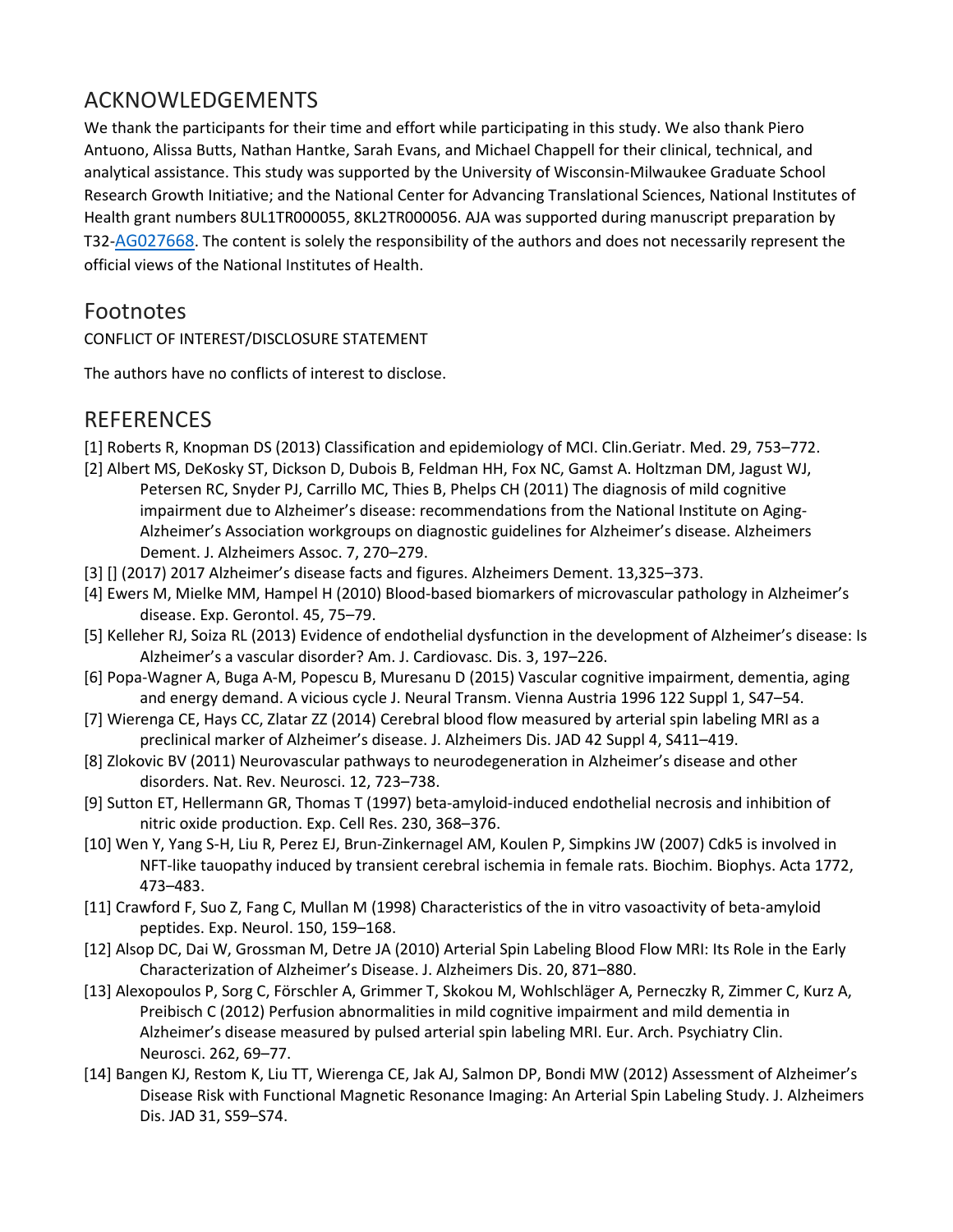- [15] Dai W, Lopez OL, Carmichael OT, Becker JT, Kuller LH, Gach HM (2009) Mild Cognitive Impairment and Alzheimer Disease: Patterns of Altered Cerebral Blood Flow at MR Imaging. Radiology 250, 856–866.
- [16] Thambisetty M, Beason-Held L, An Y, Kraut MA, Resnick SM (2010) APOE epsilon4 genotype and longitudinal changes in cerebral blood flow in normal aging. Arch. Neurol. 67, 93–98.
- [17] Wierenga CE, Clark LR, Dev SI, Shin DD, Jurick SM, Rissman RA, Liu TT, Bondi MW (2013) Interaction of age and APOE genotype on cerebral blood flow at rest. J. Alzheimers Dis. JAD 34, 921–935.
- [18] Johnson SC, Schmitz TW, Moritz CH, Meyerand ME, Rowley HA, Alexander AL, Hansen KW, Gleason CE, Carlsson CM, Ries ML, Asthana S, Chen K, Reiman EM, Alexander GE (2006) Activation of brain regions vulnerable to Alzheimer's disease: The effect of mild cognitive impairment. Neurobiol. Aging 27, 1604– 1612.
- [19] ∅stergaard L, Aamand R, Gutierrez-Jimenez E, Ho Y-CL, Blicher JU, Madsen SM, Nagenthiraja K, Dalby RB, Drasbek KR, MØller A, Brxndgaard H, Mouridsen K, Jespersen SN, Jensen MS, West MJ (2013) The capillary dysfunction hypothesis of Alzheimer's disease. Neurobiol. Aging 34, 1018–1031.
- [20] Nunomura A, Perry G, Aliev G, Hirai K, Takeda A, Balraj EK, Jones PK, Ghanbari H, Wataya T, Shimohama S, Chiba S, Atwood CS, Petersen RB, Smith MA (2001) Oxidative damage is the earliest event in Alzheimer disease. J. Neuropathol. Exp. Neurol. 60, 759–767.
- [21] Brooks GA (2000) Exercise physiology: human bioenergetics and its applications, Mayfield Pub.
- [22] Rowell LB (1993) Human Cardiovascular Control, Oxford University Press.
- [23] Whelton sP, Chin A, Xin X, He J (2002) Effect of aerobic exercise on blood pressure: a meta-analysis of randomized, controlled trials. Ann. Intern. Med. 136, 493–503.
- [24] DeSouza CA, Shapiro LF, Clevenger CM, Dinenno FA, Monahan KD, Tanaka H, Seals DR (2000) Regular aerobic exercise prevents and restores age-related declines in endothelium-dependent vasodilation in healthy men. Circulation 102, 1351–1357.
- [25] Rogers MA, King DS, Hagberg JM, Ehsani AA, Holloszy JO (1990) Effect of 10 days of physical inactivity on glucose tolerance in master athletes. J. Appl. Physiol. Bethesda Md 1985 68, 1833–1837.
- [26] Lee CD, Blair SN (2002) Cardiorespiratory fitness and stroke mortality in men. Med. Sci. Sports Exerc. 34, 592–595.
- [27] Erickson KI, Voss MW, Prakash RS, Basak C, Szabo A, Chaddock L, Kim JS, Heo S, Alves H, White SM, Wojcicki TR, Mailey E, Vieira VJ, Martin SA, Pence BD, Woods JA, McAuley E, Kramer AF (2011) Exercise training increases size of hippocampus and improves memory. Proc. Natl. Acad.Sci. U. S. A. 108, 3017–3022.
- [28] Colcombe SJ, Kramer AF, Erickson KI, Scalf P, McAuley E, Cohen NJ, Webb A, Jerome GJ, Marquez DX, Elavsky S (2004) Cardiovascular fitness, cortical plasticity, and aging. Proc. Natl. Acad. Sci. U. S. A. 101, 3316–3321.
- [29] Chapman SB, Aslan S, Spence JS, Defina LF, Keebler MW, Didehbani N, Lu H (2013) Shorter term aerobic exercise improves brain, cognition, and cardiovascular fitness in aging. Front. Aging Neurosci. 5, 75.
- [30] Thomas BP, Yezhuvath US, Tseng BY, Liu P, Levine BD, Zhang R, Lu H (2013) Life-long aerobic exercise preserved baseline cerebral blood flow but reduced vascular reactivity to CO2. J. Magn. Reson. Imaging JMRI 38, 1177–1183.
- [31] Pereira AC, Huddleston DE, Brickman AM, Sosunov AA, Hen R, McKhann GM, Sloan R, Gage FH, Brown TR, Small SA (2007) An in vivo correlate of exercise-induced neurogenesis in the adult dentate gyrus. Proc. Natl. Acad. Sci. U. S. A. 104, 5638–5643.
- [32] Cotman CW, Berchtold NC, Christie L-A (2007) Exercise builds brain health: key roles of growth factor cascades and inflammation. Trends Neurosci. 30, 464–472.
- [33] Rhyu IJ, Bytheway JA, Kohler SJ, Lange H, Lee KJ, Boklewski J, McCormick K, Williams NI, Stanton GB, Greenough WT, Cameron JL (2010) Effects of aerobic exercise training on cognitive function and cortical vascularity in monkeys. Neuroscience 167, 1239–1248.
- [34] Reiter K, Nielson KA, Smith TJ, Weiss LR, Alfini AJ, Smith JC (2015) Improved Cardiorespiratory Fitness Is Associated with Increased Cortical Thickness in Mild Cognitive Impairment. J. Int. Neuropsychol. Soc. JINS 21, 757–767.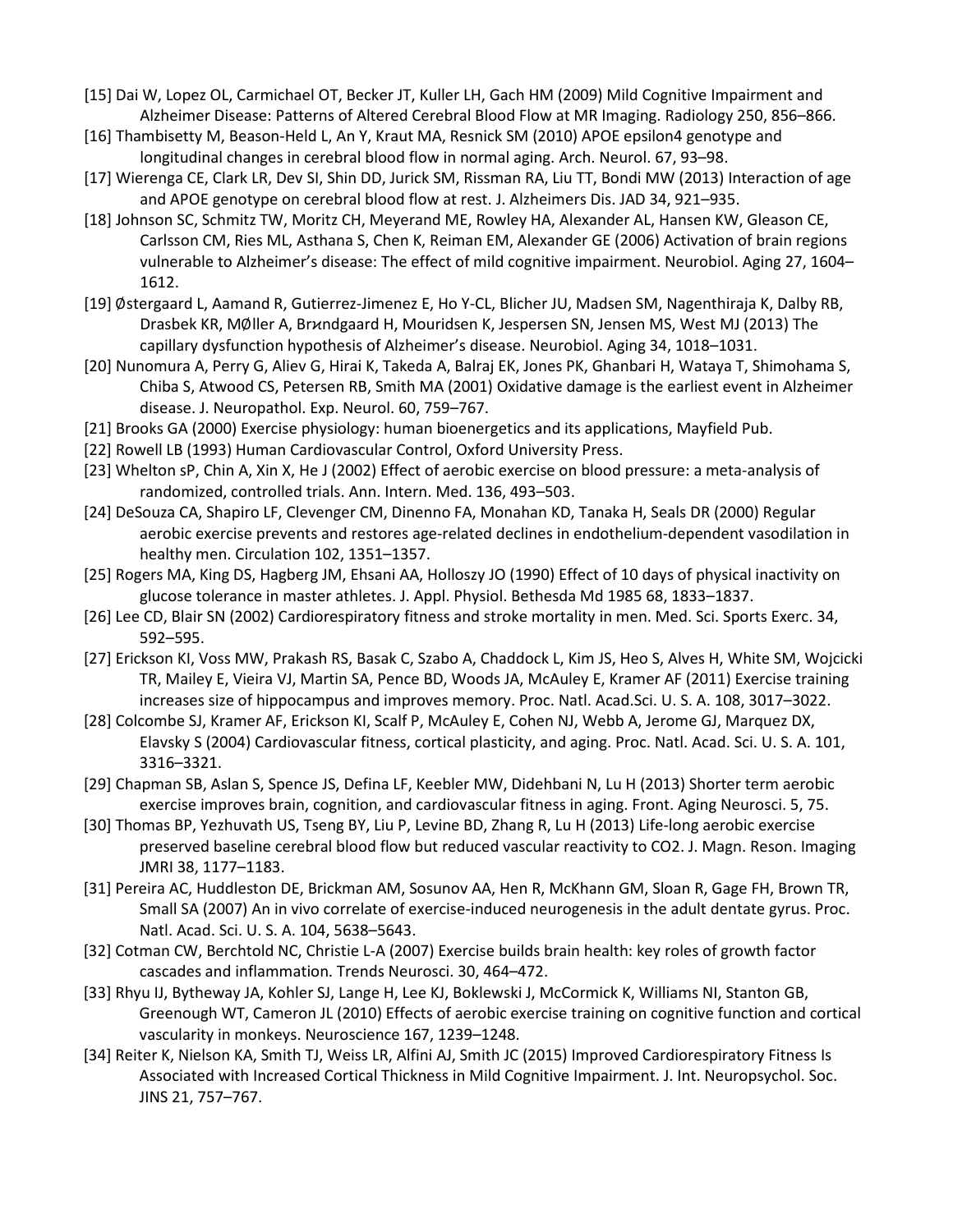- [35] Smith JC, Nielson KA, Antuono P, Lyons J-A, Hanson RJ, Butts AM, Hantke NC, Verber MD (2013) Semantic Memory fMRI and Cognitive Function After Exercise Intervention in Mild Cognitive Impairment. J. Alzheimers Dis. JAD 37, 197–215.
- [36] ten Brinke LF, Bolandzadeh N, Nagamatsu LS, Hsu CL, Davis JC, Miran-Khan K, Liu-Ambrose T (2015) Aerobic exercise increases hippocampal volume in older women with probable mild cognitive impairment: a 6 month randomised controlled trial. Br. J. Sports Med. 49, 248–254.
- [37] Doi T, Makizako H, Shimada H, Tsutsumimoto K, Hotta R, Nakakubo S, Park H, Suzuki T (2015) Objectively measured physical activity, brain atrophy, and white matter lesions in older adults with mild cognitive impairment. Exp. Gerontol. 62, 1–6.
- [38] Nagamatsu LS, Chan A, Davis JC, Beattie BL, Graf P, Voss MW, Sharma D, Liu-Ambrose T (2013) Physical activity improves verbal and spatial memory in older adults with probable mild cognitive impairment: a 6-month randomized controlled trial. J. Aging Res. 2013, 861893.
- [39] Baker LD, Frank LL, Foster-Schubert K, Green PS, Wilkinson CW, McTiernan A, Plymate SR, Fishel MA, Watson GS, Cholerton BA, Duncan GE, Mehta PD, Craft S (2010) Effects of aerobic exercise on mild cognitive impairment: a controlled trial. Arch. Neurol. 67, 71–79.
- [40] Tasci I, Doruk H (2012) Atrial fibrillation and the Hachinski Ischemic Scale. Arch. Neurol. 69, 1084–1085; author reply 1085.
- [41] DATA D (1997) Structured clinical interview for DSM-IV axis I disorders, American Psychiatric Press, Washington.
- [42] Yesavage JA (1988) Geriatric Depression Scale. Psychopharmacol. Bull. 24, 709–711.
- [43] Oldfield RC (1971) The assessment and analysis of handedness: the Edinburgh inventory. Neuropsychologia 9, 97–113.
- [44] Lawton MP, Brody EM (1969) Assessment of older people: self-maintaining and instrumental activities of daily living. The Gerontologist 9, 179–186.
- [45] Jurica PJ, Leitten CL, Mattis S (2001) Dementia Rating Scale-2: DRS-2: Professional Manual, Psychological Assessment Resources.
- [46] Folstein MF, Folstein SE, McHugh PR (1975) "Mini-mental state". A practical method for grading the cognitive state of patients for the clinician. J. Psychiatr. Res. 12, 189–198.
- [47] Smith A (1968) The symbol-digit modalities test: a neuropsychologic test of learning and other cerebral disorders. Learn. Disord. 83–91.
- [48] Ruff RM, Light RH, Parker SB, Levin HS (1996) Benton Controlled Oral Word Association Test: reliability and updated norms. Arch. Clin. Neuropsychol. Off. J. Natl. Acad. Neuropsychol. 11, 329–338.
- [49] Tombaugh TN, Kozak J, Rees L (1999) Normative data stratified by age and education for two measures of verbal fluency: FAS and animal naming. Arch. Clin. Neuropsychol. Off. J. Natl. Acad. Neuropsychol. 14, 167–177.
- [50] Iverson GL (2001) Interpreting change on the WAiS-III/WMS-III in clinical samples. Arch. Clin. Neuropsychol. Off. J. Natl. Acad. Neuropsychol. 16, 183–191.
- [51] Messinis L, Tsakona I, Malefaki S, Papathanasopoulos P (2007) Normative data and discriminant validity of Rey's Verbal Learning Test for the Greek adult population. Arch. Clin. Neuropsychol. Off. J. Natl. Acad.Neuropsychol. 22, 739–752.
- [52] Strath SJ, Swartz AM, Bassett DR, O'Brien WL, King GA, Ainsworth BE (2000) Evaluation of heart rate as a method for assessing moderate intensity physical activity. Med. Sci. Sports Exerc. 32, S465–470.
- [53] Wolthuis rA, Froelicher VF, Fischer J, Triebwasser JH (1977) The response of healthy men to treadmill exercise. Circulation 55, 153–157.
- [54] [] (1998) American College of Sports Medicine Position Stand. Exercise and physical activity for older adults. Med. Sci. Sports Exerc. 30, 992–1008.
- [55] Borg G (1990) Psychophysical scaling with applications in physical work and the perception of exertion. Scand. J. Work. Environ. Health 16 Suppl 1, 55–58.
- [56] Cox RW (1996) AFNI: software for analysis and visualization of functional magnetic resonance neuroimages. Comput. Biomed. Res. Int. J. 29, 162–173.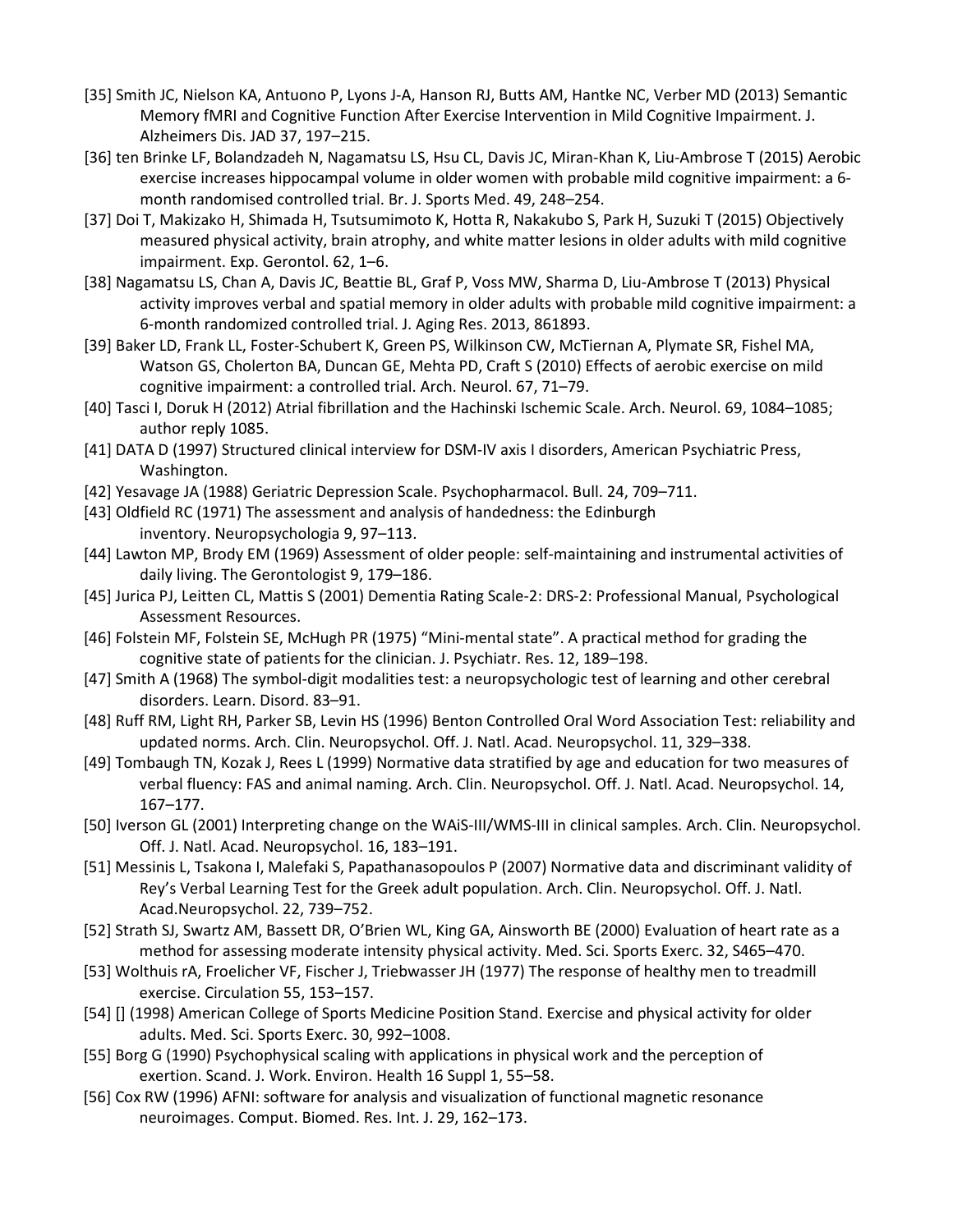- [57] Chappell MA, Groves AR, Whitcher B, Woolrich MW (2009) Variational Bayesian inference for a nonlinear forward model. IEEE Trans. Signal Process. 57, 223–236.
- [58] Alsop DC, Detre JA, Golay X, Günther M, Hendrikse J, Hernandez-Garcia L, Lu H, Macintosh BJ, Parkes LM, Smits M, van Osch MJP, Wang DJ, Wong EC, Zaharchuk G (2015) Recommended Implementation of Arterial Spin Labeled Perfusion MRI for Clinical Applications: A consensus of the ISMRM Perfusion Study Group and the European Consortium for ASL in Dementia. Magn. Reson. Med. 73, 102–116.
- [59] Chappell MA, Groves AR, Macintosh BJ, Donahue MJ, Jezzard P, Woolrich MW (2011) Partial volume correction of multiple inversion time arterial spin labeling MRI data. Magn. Reson. Med. 65, 1173–1183.
- [60] Buxton RB (2005) Quantifying CBF with arterial spin labeling. J. Magn. Reson. Imaging JMRI 22, 723–726.
- [61] Groves AR, Chappell MA, Woolrich MW (2009) Combined spatial and non- spatial prior for inference on MRI time-series. NeuroImage 45, 795–809.
- [62] Cox rW Glen DR (2013) Nonlinear Warping in AFNI. In Poster presented at the 19th Annual Meeting of the Organization for Human Brain Mapping, Seattle, WA.
- [63] Aslan S, Lu H (2010) On the sensitivity of ASL MRI in detecting regional differences in cerebral blood flow. Magn. Reson. Imaging 28, 928–935.
- [64] Chen G, Saad ZS, Britton JC, Pine DS, Cox RW (2013) Linear mixed- effects modeling approach to FMRI group analysis. NeuroImage 73, 176–190.
- [65] Cox RW, Chen G, Glen DR, Reynolds RC, Taylor PA (2017) FMRI Clustering in AFNI: False-Positive Rates Redux. Brain Connect. 7, 152–171.
- [66] Llabre MM, Spitzer SB, Saab PG, Ironson GH, Schneiderman N (1991) The reliability and specificity of delta versus residualized change as measures of cardiovascular reactivity to behavioral challenges. Psychophysiology 28, 701–711.
- [67] Temkin nR, Heaton RK, Grant I, Dikmen SS (1999) Detecting significant change in neuropsychological test performance: a comparison of four models. J. Int. Neuropsychol. Soc. JINS 5, 357–369.
- [68] Ader HJ (2008) Advising on Research Methods: A Consultant's Companion, Johannes van Kessel Publishing.
- [69] Menon V, Uddin LQ (2010) Saliency, switching, attention and control: a network model of insula function. Brain Struct. Funct. 214, 655–667.
- [70] Namkung H, Kim S-H, Sawa A (2017) The Insula: An Underestimated Brain Area in Clinical Neuroscience, Psychiatry, and Neurology. Trends Neurosci. 40, 200–207.
- [71] de Morree HM, Rutten G-J, Szabo BM, Sitskoorn MM, Kop WJ (2016) Effects of Insula Resection on Autonomic Nervous System Activity. J. Neurosurg. Anesthesiol. 28, 153–158.
- [72] Misra C, Fan Y, Davatzikos C (2009) Baseline and longitudinal patterns of brain atrophy in MCI patients, and their use in prediction of short-term conversion to AD: results from ADNI. NeuroImage 44, 1415–1422.
- [73] Gili T, Cercignani M, Serra L, Perri R, Giove F, Maraviglia B, Caltagirone C, Bozzali M (2011) Regional brain atrophy and functional disconnection across Alzheimer's disease evolution. J. Neurol. Neurosurg. Psychiatry 82, 58–66.
- [74] Chirles TJ, Reiter K, Weiss LR, Alfini AJ, Nielson KA, Smith JC (2017) Exercise Training and Functional Connectivity Changes in Mild Cognitive Impairment and Healthy Elders. J. Alzheimers Dis. JAD 57, 845– 856.
- [75] Kalaria RN (2010) Vascular basis for brain degeneration: faltering controls and risk factors for dementia. Nutr. Rev. 68 Suppl 2, S74–87.
- [76] Jellinger KA (2010) Prevalence and impact of cerebrovascular lesions in Alzheimer and lewy body diseases. Neurodegener. Dis. 7, 112–115.
- [77] Vermeer SE, Prins ND, den Heijer T, Hofman A, Koudstaal PJ, Breteler MMB (2003) Silent brain infarcts and the risk of dementia and cognitive decline. N. Engl. J. Med. 348, 1215–1222.
- [78] Ruitenberg A, den Heijer T, Bakker SLM, van Swieten JC, Koudstaal PJ, Hofman A, Breteler mMb (2005) Cerebral hypoperfusion and clinical onset of dementia: the Rotterdam Study. Ann. Neurol. 57, 789–794.
- [79] Yaffe K, Falvey CM, Hoang T (2014) Connections between sleep and cognition in older adults. Lancet Neurol. 13, 1017–1028.